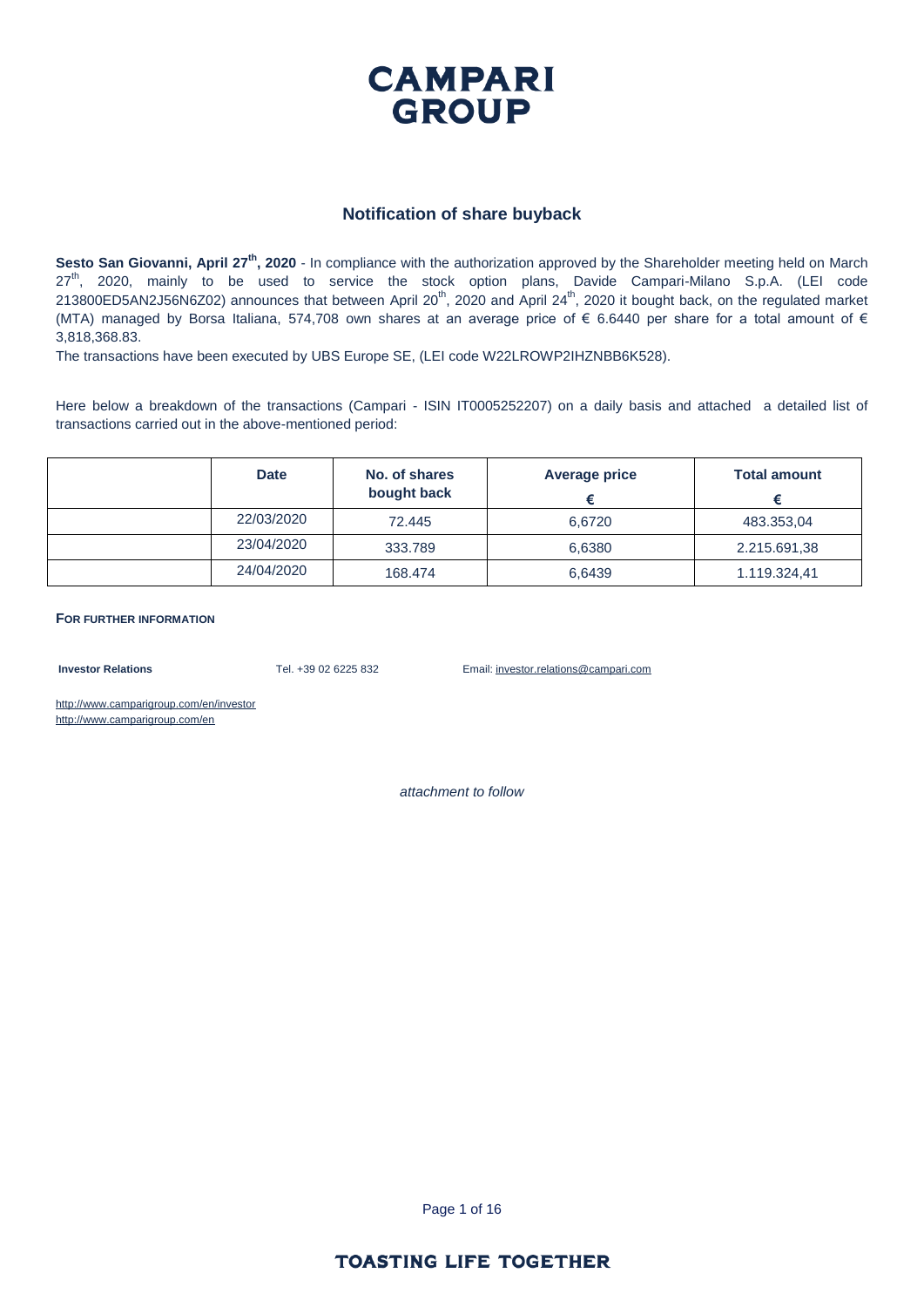# **CAMPARI**<br>GROUP

| <b>DATE</b> | <b>HOUR</b> | A/V |            | <b>PRICE</b> | <b>NO.OF</b><br><b>SHARES</b> |
|-------------|-------------|-----|------------|--------------|-------------------------------|
| 22/04/2020  | 16:27:37    | A   | <b>EUR</b> | 6,6640       | 1459                          |
| 22/04/2020  | 16:27:32    | Α   | <b>EUR</b> | 6,6700       | 1587                          |
| 22/04/2020  | 16:27:31    | Α   | <b>EUR</b> | 6,6700       | 1456                          |
| 22/04/2020  | 16:27:31    | Α   | <b>EUR</b> | 6,6700       | 1647                          |
| 22/04/2020  | 16:27:31    | Α   | <b>EUR</b> | 6,6700       | 1658                          |
| 22/04/2020  | 16:27:31    | Α   | <b>EUR</b> | 6,6700       | 1603                          |
| 22/04/2020  | 16:27:31    | Α   | <b>EUR</b> | 6,6700       | 1833                          |
| 22/04/2020  | 16:27:31    | Α   | <b>EUR</b> | 6,6700       | 1453                          |
| 22/04/2020  | 16:27:31    | Α   | <b>EUR</b> | 6,6700       | 1489                          |
| 22/04/2020  | 16:24:41    | Α   | <b>EUR</b> | 6,6700       | 621                           |
| 22/04/2020  | 16:24:41    | Α   | <b>EUR</b> | 6,6700       | 191                           |
| 22/04/2020  | 16:24:11    | Α   | <b>EUR</b> | 6,6700       | 680                           |
| 22/04/2020  | 16:24:11    | Α   | <b>EUR</b> | 6,6700       | 6                             |
| 22/04/2020  | 16:24:11    | Α   | <b>EUR</b> | 6,6700       | 624                           |
| 22/04/2020  | 16:24:11    | Α   | <b>EUR</b> | 6,6700       | 810                           |
| 22/04/2020  | 16:23:48    | Α   | <b>EUR</b> | 6,6700       | 840                           |
| 22/04/2020  | 16:23:48    | Α   | <b>EUR</b> | 6,6700       | 591                           |
| 22/04/2020  | 16:23:20    | Α   | <b>EUR</b> | 6,6700       | 412                           |
| 22/04/2020  | 16:22:50    | Α   | <b>EUR</b> | 6,6700       | 625                           |
| 22/04/2020  | 16:22:50    | Α   | <b>EUR</b> | 6,6700       | 817                           |
| 22/04/2020  | 16:22:50    | Α   | <b>EUR</b> | 6,6700       | 47                            |
| 22/04/2020  | 16:22:50    | Α   | <b>EUR</b> | 6,6700       | 1202                          |
| 22/04/2020  | 16:22:03    | Α   | <b>EUR</b> | 6,6700       | 1710                          |
| 22/04/2020  | 16:22:03    | Α   | <b>EUR</b> | 6,6700       | 2431                          |
| 22/04/2020  | 16:22:03    | Α   | <b>EUR</b> | 6,6700       | 2417                          |
| 22/04/2020  | 16:21:02    | Α   | <b>EUR</b> | 6,6660       | 167                           |
| 22/04/2020  | 16:20:21    | Α   | <b>EUR</b> | 6,6600       | 1651                          |
| 22/04/2020  | 16:20:19    | Α   | <b>EUR</b> | 6,6640       | 1434                          |
| 22/04/2020  | 16:20:19    | A   | <b>EUR</b> | 6,6640       | 1730                          |
| 22/04/2020  | 16:20:18    | А   | <b>EUR</b> | 6,6640       | 1822                          |
| 22/04/2020  | 16:19:02    | A   | <b>EUR</b> | 6,6700       | 191                           |
| 22/04/2020  | 16:19:02    | А   | <b>EUR</b> | 6,6700       | 26                            |
| 22/04/2020  | 16:18:55    | А   | <b>EUR</b> | 6,6700       | 1248                          |
| 22/04/2020  | 16:18:55    | А   | <b>EUR</b> | 6,6700       | 1514                          |
| 22/04/2020  | 16:18:55    | A   | <b>EUR</b> | 6,6700       | 1665                          |
| 22/04/2020  | 16:17:07    | А   | <b>EUR</b> | 6,6700       | 32                            |
| 22/04/2020  | 16:16:32    | А   | <b>EUR</b> | 6,6680       | 1572                          |
| 22/04/2020  | 16:16:32    | А   | <b>EUR</b> | 6,6680       | 1576                          |
| 22/04/2020  | 16:16:18    | A   | <b>EUR</b> | 6,6680       | 1576                          |
| 22/04/2020  | 16:16:18    | А   | <b>EUR</b> | 6,6680       | 2628                          |
| 22/04/2020  | 16:14:54    | А   | <b>EUR</b> | 6,6600       | 793                           |
| 22/04/2020  | 16:14:54    | A   | <b>EUR</b> | 6,6600       | 1838                          |

Page 2 of 16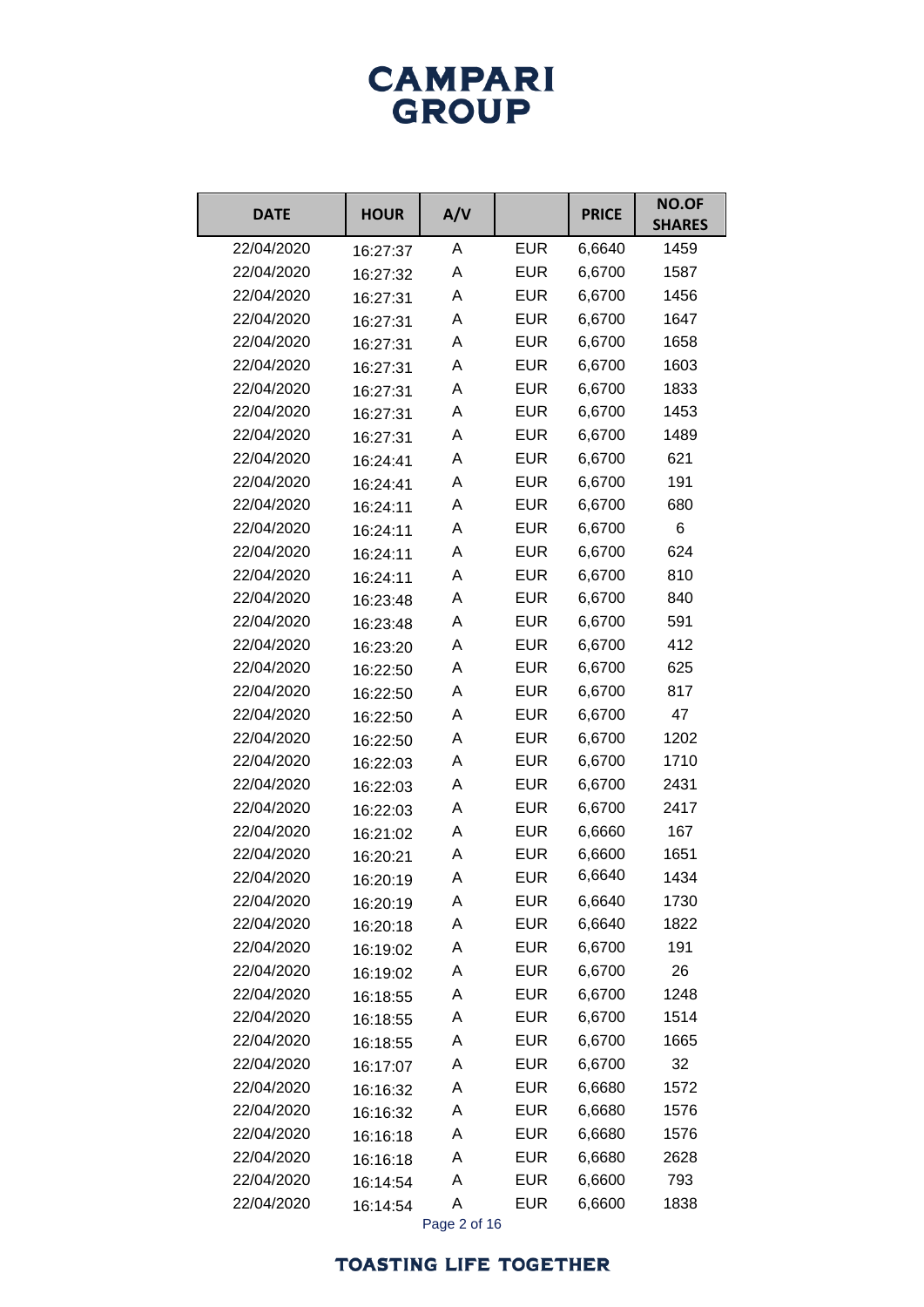

| 22/04/2020 | 16:14:54 | Α | <b>EUR</b> | 6,6620 | 313  |
|------------|----------|---|------------|--------|------|
| 22/04/2020 | 16:14:54 | Α | <b>EUR</b> | 6,6620 | 1250 |
| 22/04/2020 | 16:14:54 | Α | <b>EUR</b> | 6,6620 | 101  |
| 22/04/2020 | 15:44:39 | Α | <b>EUR</b> | 6,6920 | 1568 |
| 22/04/2020 | 15:33:17 | Α | <b>EUR</b> | 6,6780 | 1191 |
| 22/04/2020 | 15:33:17 | A | <b>EUR</b> | 6,6780 | 316  |
| 22/04/2020 | 15:25:50 | Α | <b>EUR</b> | 6,6820 | 1089 |
| 22/04/2020 | 15:25:50 | Α | <b>EUR</b> | 6,6820 | 584  |
| 22/04/2020 | 15:07:46 | A | <b>EUR</b> | 6,6940 | 1250 |
| 22/04/2020 | 15:07:46 | A | <b>EUR</b> | 6,6920 | 1510 |
| 22/04/2020 | 15:03:12 | A | <b>EUR</b> | 6,6800 | 1714 |
| 22/04/2020 | 15:02:10 | Α | <b>EUR</b> | 6,6800 | 1514 |
| 22/04/2020 | 15:00:44 | A | <b>EUR</b> | 6,6740 | 1373 |
| 22/04/2020 | 14:59:41 | Α | <b>EUR</b> | 6,6660 | 1250 |
| 22/04/2020 | 14:59:05 | Α | <b>EUR</b> | 6,6640 | 190  |
| 22/04/2020 | 14:59:05 | Α | <b>EUR</b> | 6,6640 | 1192 |
| 22/04/2020 | 14:55:42 | A | <b>EUR</b> | 6,6480 | 198  |
| 22/04/2020 | 14:45:02 | Α | <b>EUR</b> | 6,6600 | 1595 |
| 22/04/2020 | 14:44:46 | Α | <b>EUR</b> | 6,6600 | 1    |
| 22/04/2020 | 14:14:32 | Α | <b>EUR</b> | 6,6920 | 1661 |
| 22/04/2020 | 13:42:44 | A | <b>EUR</b> | 6,7000 | 944  |
| 22/04/2020 | 13:42:44 | Α | <b>EUR</b> | 6,7000 | 540  |
| 22/04/2020 | 13:02:41 | Α | <b>EUR</b> | 6,7000 | 1429 |
| 23/04/2020 | 16:29:30 | Α | <b>EUR</b> | 6,6400 | 1015 |
| 23/04/2020 | 16:29:29 | A | <b>EUR</b> | 6,6400 | 219  |
| 23/04/2020 | 16:28:50 | Α | <b>EUR</b> | 6,6320 | 205  |
| 23/04/2020 | 16:28:38 | Α | <b>EUR</b> | 6,6320 | 200  |
| 23/04/2020 | 16:28:30 | Α | <b>EUR</b> | 6,6320 | 255  |
| 23/04/2020 | 16:27:50 | A | <b>EUR</b> | 6,6340 | 496  |
| 23/04/2020 | 16:27:50 | Α | <b>EUR</b> | 6,6340 | 850  |
| 23/04/2020 | 16:27:36 | Α | <b>EUR</b> | 6,6320 | 1050 |
| 23/04/2020 | 16:27:36 | Α | <b>EUR</b> | 6,6320 | 221  |
| 23/04/2020 | 16:27:27 | Α | <b>EUR</b> | 6,6320 | 244  |
| 23/04/2020 | 16:26:27 | Α | <b>EUR</b> | 6,6380 | 376  |
| 23/04/2020 | 16:26:27 | Α | <b>EUR</b> | 6,6400 | 1130 |
| 23/04/2020 | 16:26:25 | Α | <b>EUR</b> | 6,6400 | 317  |
| 23/04/2020 | 16:26:24 | Α | <b>EUR</b> | 6,6400 | 5    |
| 23/04/2020 | 16:26:24 | Α | <b>EUR</b> | 6,6400 | 1406 |
| 23/04/2020 | 16:26:22 | Α | <b>EUR</b> | 6,6400 | 1524 |
| 23/04/2020 | 16:25:55 | Α | <b>EUR</b> | 6,6380 | 1074 |
| 23/04/2020 | 16:25:36 | Α | <b>EUR</b> | 6,6280 | 379  |
| 23/04/2020 | 16:25:35 | Α | <b>EUR</b> | 6,6280 | 1422 |
| 23/04/2020 | 16:25:28 | Α | <b>EUR</b> | 6,6300 | 1    |

Page 3 of 16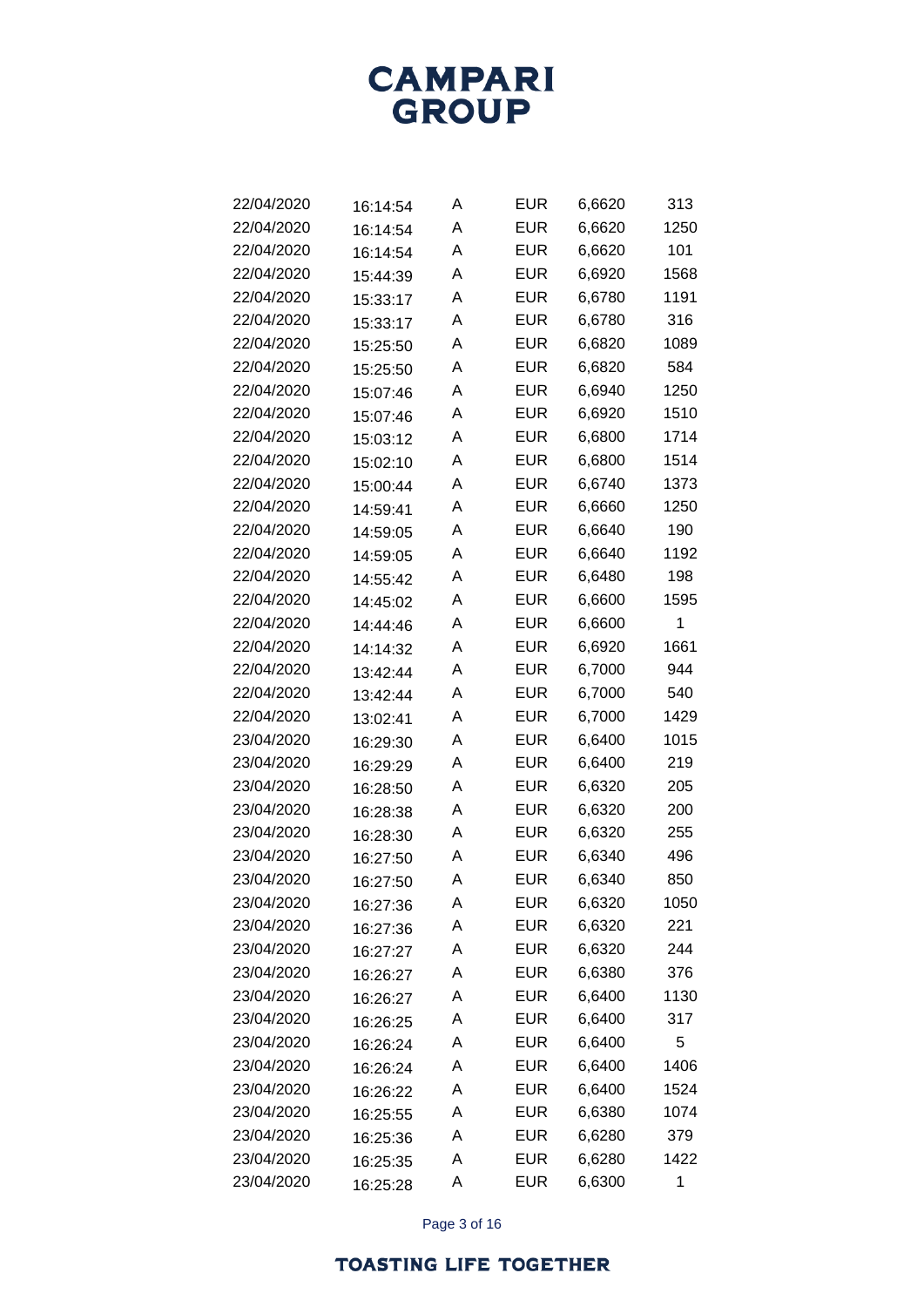

| 23/04/2020 | 16:25:28 | Α | EUR        | 6,6280 | 3    |
|------------|----------|---|------------|--------|------|
| 23/04/2020 | 16:25:28 | Α | <b>EUR</b> | 6,6280 | 1    |
| 23/04/2020 | 16:25:22 | Α | EUR        | 6,6280 | 1459 |
| 23/04/2020 | 16:25:21 | A | <b>EUR</b> | 6,6300 | 250  |
| 23/04/2020 | 16:24:44 | A | EUR        | 6,6280 | 1361 |
| 23/04/2020 | 16:23:44 | A | EUR        | 6,6260 | 1287 |
| 23/04/2020 | 16:23:44 | Α | EUR        | 6,6260 | 251  |
| 23/04/2020 | 16:23:32 | A | <b>EUR</b> | 6,6260 | 1371 |
| 23/04/2020 | 16:22:35 | A | EUR        | 6,6300 | 1133 |
| 23/04/2020 | 16:22:35 | A | EUR        | 6,6300 | 275  |
| 23/04/2020 | 16:22:11 | A | EUR        | 6,6340 | 1611 |
| 23/04/2020 | 16:22:11 | A | <b>EUR</b> | 6,6340 | 1460 |
| 23/04/2020 | 16:22:10 | A | EUR        | 6,6400 | 1250 |
| 23/04/2020 | 16:21:31 | A | EUR        | 6,6320 | 1357 |
| 23/04/2020 | 16:20:18 | A | EUR        | 6,6340 | 603  |
| 23/04/2020 | 16:20:06 | A | <b>EUR</b> | 6,6320 | 1087 |
| 23/04/2020 | 16:20:06 | A | EUR        | 6,6320 | 297  |
| 23/04/2020 | 16:20:05 | A | EUR        | 6,6320 | 1447 |
| 23/04/2020 | 16:19:20 | Α | EUR        | 6,6380 | 804  |
| 23/04/2020 | 16:19:20 | A | <b>EUR</b> | 6,6380 | 347  |
| 23/04/2020 | 16:19:20 | A | EUR        | 6,6340 | 10   |
| 23/04/2020 | 16:19:15 | A | EUR        | 6,6380 | 804  |
| 23/04/2020 | 16:17:05 | Α | EUR        | 6,6360 | 1960 |
| 23/04/2020 | 16:15:50 | A | EUR        | 6,6320 | 1678 |
| 23/04/2020 | 16:15:22 | A | EUR        | 6,6360 | 842  |
| 23/04/2020 | 16:15:20 | A | EUR        | 6,6360 | 842  |
| 23/04/2020 | 16:15:19 | Α | EUR        | 6,6360 | 563  |
| 23/04/2020 | 16:14:41 | A | EUR        | 6,6340 | 608  |
| 23/04/2020 | 16:14:41 | A | EUR        | 6,6340 | 668  |
| 23/04/2020 | 16:12:55 | A | EUR        | 6,6320 | 349  |
| 23/04/2020 | 16:12:55 | Α | <b>EUR</b> | 6,6320 | 238  |
| 23/04/2020 | 16:11:58 | Α | <b>EUR</b> | 6,6280 | 73   |
| 23/04/2020 | 16:11:58 | Α | <b>EUR</b> | 6,6280 | 1513 |
| 23/04/2020 | 16:10:36 | Α | <b>EUR</b> | 6,6340 | 155  |
| 23/04/2020 | 16:10:36 | Α | <b>EUR</b> | 6,6340 | 1250 |
| 23/04/2020 | 16:09:05 | Α | EUR        | 6,6320 | 427  |
| 23/04/2020 | 16:09:05 | A | <b>EUR</b> | 6,6320 | 774  |
| 23/04/2020 | 16:08:15 | Α | <b>EUR</b> | 6,6320 | 1630 |
| 23/04/2020 | 16:08:15 | Α | EUR        | 6,6320 | 1250 |
| 23/04/2020 | 16:08:15 | Α | EUR        | 6,6340 | 1431 |
| 23/04/2020 | 16:08:12 | Α | <b>EUR</b> | 6,6380 | 507  |
| 23/04/2020 | 16:08:12 | Α | <b>EUR</b> | 6,6380 | 651  |
| 23/04/2020 | 16:08:12 | А | <b>EUR</b> | 6,6380 | 450  |

Page 4 of 16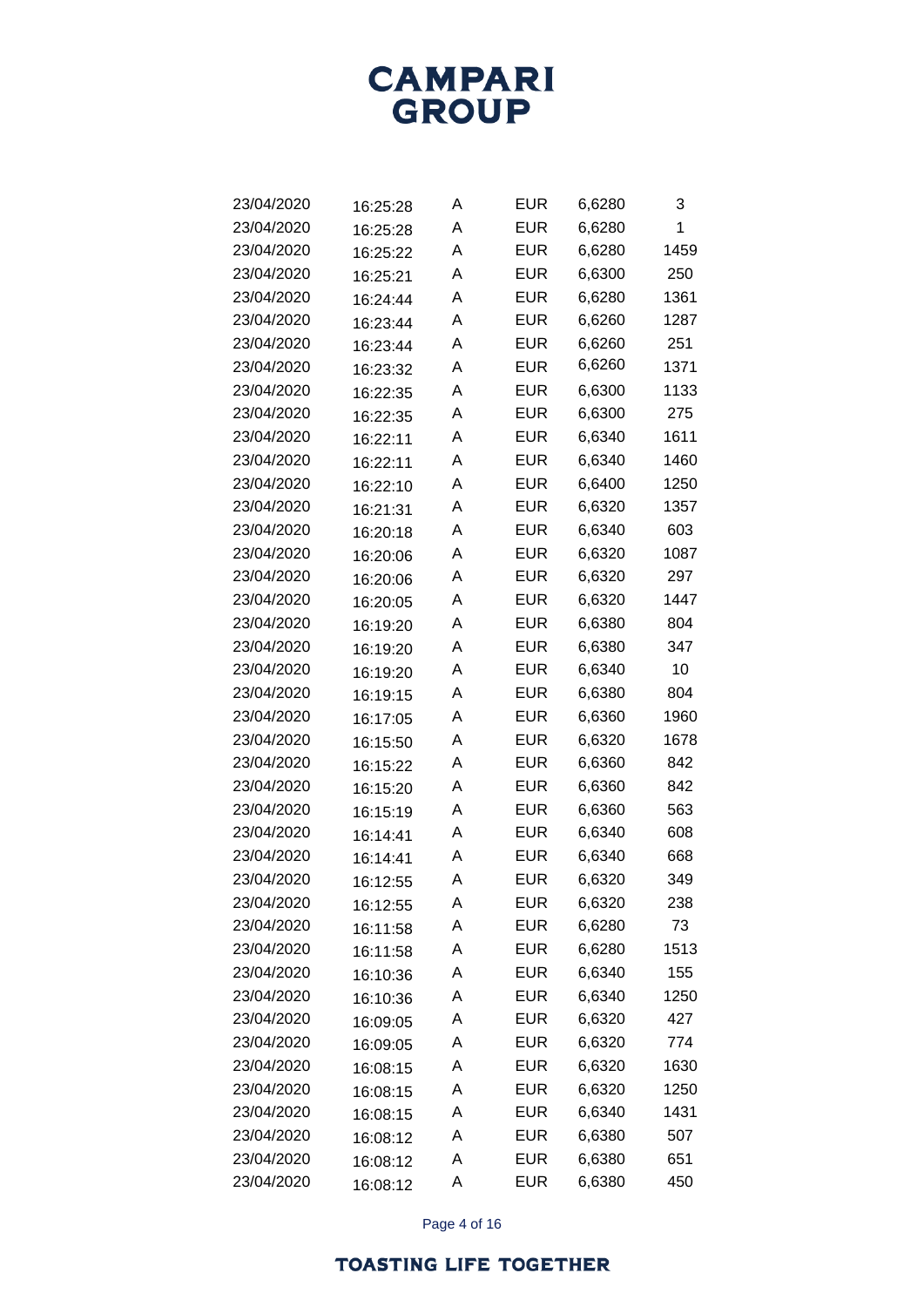

| 23/04/2020 | 16:06:51 | Α | EUR        | 6,6280 | 489  |
|------------|----------|---|------------|--------|------|
| 23/04/2020 | 16:06:51 | Α | <b>EUR</b> | 6,6280 | 529  |
| 23/04/2020 | 16:06:43 | Α | <b>EUR</b> | 6,6240 | 266  |
| 23/04/2020 | 15:21:53 | Α | <b>EUR</b> | 6,6560 | 865  |
| 23/04/2020 | 15:21:53 | Α | <b>EUR</b> | 6,6560 | 231  |
| 23/04/2020 | 15:20:26 | Α | <b>EUR</b> | 6,6560 | 1313 |
| 23/04/2020 | 15:19:24 | Α | <b>EUR</b> | 6,6520 | 348  |
| 23/04/2020 | 15:19:24 | Α | <b>EUR</b> | 6,6520 | 372  |
| 23/04/2020 | 15:19:24 | Α | <b>EUR</b> | 6,6520 | 214  |
| 23/04/2020 | 15:19:24 | Α | <b>EUR</b> | 6,6520 | 25   |
| 23/04/2020 | 15:16:53 | Α | <b>EUR</b> | 6,6500 | 16   |
| 23/04/2020 | 15:16:52 | Α | <b>EUR</b> | 6,6500 | 1467 |
| 23/04/2020 | 15:16:52 | Α | <b>EUR</b> | 6,6500 | 758  |
| 23/04/2020 | 15:16:51 | Α | <b>EUR</b> | 6,6500 | 537  |
| 23/04/2020 | 15:16:51 | Α | <b>EUR</b> | 6,6500 | 855  |
| 23/04/2020 | 15:16:44 | Α | <b>EUR</b> | 6,6500 | 876  |
| 23/04/2020 | 15:16:44 | Α | <b>EUR</b> | 6,6500 | 47   |
| 23/04/2020 | 15:16:44 | Α | <b>EUR</b> | 6,6500 | 173  |
| 23/04/2020 | 15:15:51 | Α | <b>EUR</b> | 6,6500 | 1407 |
| 23/04/2020 | 15:15:50 | Α | <b>EUR</b> | 6,6500 | 765  |
| 23/04/2020 | 15:15:50 | Α | <b>EUR</b> | 6,6500 | 761  |
| 23/04/2020 | 15:15:50 | A | <b>EUR</b> | 6,6500 | 1625 |
| 23/04/2020 | 15:15:50 | A | <b>EUR</b> | 6,6500 | 1470 |
| 23/04/2020 | 15:15:50 | Α | <b>EUR</b> | 6,6500 | 1461 |
| 23/04/2020 | 15:15:50 | A | <b>EUR</b> | 6,6500 | 1379 |
| 23/04/2020 | 15:15:50 | A | <b>EUR</b> | 6,6500 | 1478 |
| 23/04/2020 | 15:15:50 | A | <b>EUR</b> | 6,6500 | 1086 |
| 23/04/2020 | 15:15:50 | A | <b>EUR</b> | 6,6500 | 1566 |
| 23/04/2020 | 15:15:50 | Α | <b>EUR</b> | 6,6500 | 1599 |
| 23/04/2020 | 15:15:50 | Α | EUR        | 6,6500 | 1578 |
| 23/04/2020 | 15:15:50 | Α | <b>EUR</b> | 6,6500 | 1410 |
| 23/04/2020 | 15:15:39 | Α | <b>EUR</b> | 6,6580 | 586  |
| 23/04/2020 | 15:15:39 | Α | <b>EUR</b> | 6,6580 | 417  |
| 23/04/2020 | 15:14:35 | Α | <b>EUR</b> | 6,6600 | 1416 |
| 23/04/2020 | 15:11:00 | Α | <b>EUR</b> | 6,6580 | 1660 |
| 23/04/2020 | 15:08:42 | Α | <b>EUR</b> | 6,6600 | 263  |
| 23/04/2020 | 15:08:42 | Α | <b>EUR</b> | 6,6600 | 390  |
| 23/04/2020 | 15:07:24 | Α | <b>EUR</b> | 6,6580 | 1058 |
| 23/04/2020 | 15:07:24 | Α | <b>EUR</b> | 6,6580 | 286  |
| 23/04/2020 | 15:07:24 | Α | <b>EUR</b> | 6,6580 | 14   |
| 23/04/2020 | 15:05:22 | Α | <b>EUR</b> | 6,6580 | 1619 |
| 23/04/2020 | 15:03:39 | A | <b>EUR</b> | 6,6540 | 93   |
| 23/04/2020 | 15:02:14 | Α | <b>EUR</b> | 6,6620 | 1537 |

Page 5 of 16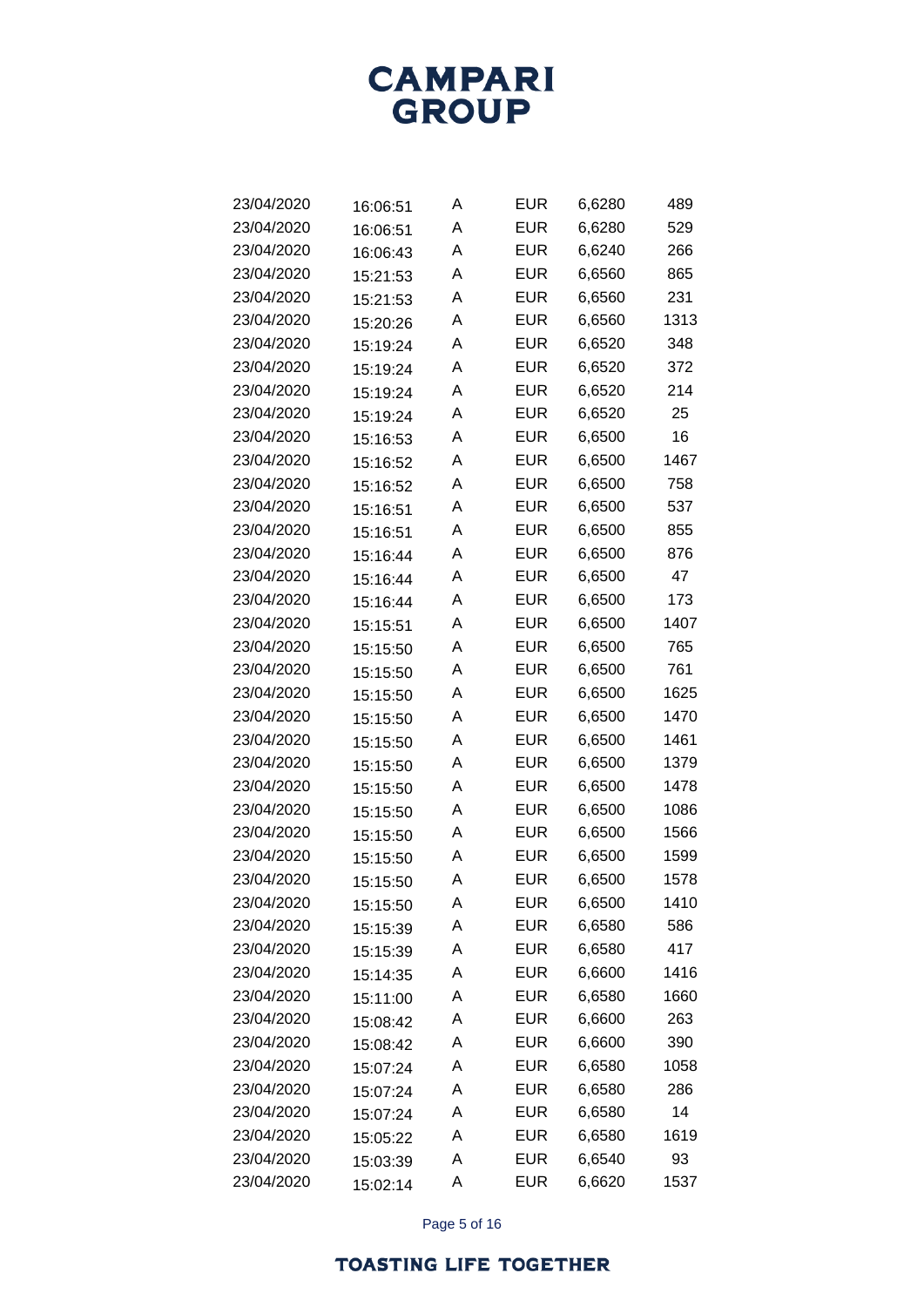

| 23/04/2020 | 15:00:24 | Α | EUR        | 6,6680 | 1623 |
|------------|----------|---|------------|--------|------|
| 23/04/2020 | 15:00:14 | Α | <b>EUR</b> | 6,6700 | 466  |
| 23/04/2020 | 14:54:45 | Α | EUR        | 6,6560 | 1250 |
| 23/04/2020 | 14:53:53 | Α | <b>EUR</b> | 6,6560 | 1414 |
| 23/04/2020 | 14:51:01 | Α | EUR        | 6,6560 | 1595 |
| 23/04/2020 | 14:49:39 | A | <b>EUR</b> | 6,6500 | 100  |
| 23/04/2020 | 14:48:19 | Α | EUR        | 6,6540 | 505  |
| 23/04/2020 | 14:47:26 | A | <b>EUR</b> | 6,6560 | 1250 |
| 23/04/2020 | 14:45:34 | Α | <b>EUR</b> | 6,6540 | 1352 |
| 23/04/2020 | 14:45:34 | A | <b>EUR</b> | 6,6540 | 149  |
| 23/04/2020 | 14:42:02 | Α | EUR        | 6,6540 | 1250 |
| 23/04/2020 | 14:39:57 | A | <b>EUR</b> | 6,6500 | 222  |
| 23/04/2020 | 14:39:31 | Α | EUR        | 6,6660 | 1250 |
| 23/04/2020 | 14:39:11 | A | <b>EUR</b> | 6,6760 | 640  |
| 23/04/2020 | 14:38:10 | Α | EUR        | 6,6760 | 447  |
| 23/04/2020 | 14:38:10 | A | <b>EUR</b> | 6,6760 | 364  |
| 23/04/2020 | 14:38:07 | Α | <b>EUR</b> | 6,6760 | 1097 |
| 23/04/2020 | 14:38:07 | A | <b>EUR</b> | 6,6760 | 409  |
| 23/04/2020 | 14:33:37 | Α | EUR        | 6,6760 | 1492 |
| 23/04/2020 | 14:30:04 | A | <b>EUR</b> | 6,6660 | 3655 |
| 23/04/2020 | 14:25:46 | A | EUR        | 6,6520 | 323  |
| 23/04/2020 | 14:25:46 | A | EUR        | 6,6520 | 1279 |
| 23/04/2020 | 14:25:00 | Α | EUR        | 6,6440 | 387  |
| 23/04/2020 | 14:25:00 | A | <b>EUR</b> | 6,6440 | 331  |
| 23/04/2020 | 14:24:05 | A | EUR        | 6,6340 | 1250 |
| 23/04/2020 | 14:19:46 | A | EUR        | 6,6140 | 529  |
| 23/04/2020 | 14:19:46 | Α | EUR        | 6,6140 | 560  |
| 23/04/2020 | 14:13:16 | A | <b>EUR</b> | 6,5980 | 1253 |
| 23/04/2020 | 14:13:16 | A | <b>EUR</b> | 6,5980 | 411  |
| 23/04/2020 | 14:13:16 | A | EUR        | 6,5980 | 1389 |
| 23/04/2020 | 14:06:50 | Α | <b>EUR</b> | 6,6000 | 4    |
| 23/04/2020 | 14:06:50 | Α | <b>EUR</b> | 6,6000 | 1673 |
| 23/04/2020 | 14:04:30 | Α | <b>EUR</b> | 6,6000 | 1394 |
| 23/04/2020 | 14:01:16 | Α | <b>EUR</b> | 6,6140 | 79   |
| 23/04/2020 | 14:00:45 | Α | <b>EUR</b> | 6,6140 | 1441 |
| 23/04/2020 | 14:00:45 | Α | <b>EUR</b> | 6,6140 | 154  |
| 23/04/2020 | 14:00:45 | Α | <b>EUR</b> | 6,6140 | 1441 |
| 23/04/2020 | 14:00:45 | Α | <b>EUR</b> | 6,6140 | 476  |
| 23/04/2020 | 14:00:45 | Α | <b>EUR</b> | 6,6140 | 932  |
| 23/04/2020 | 14:00:45 | Α | <b>EUR</b> | 6,6140 | 868  |
| 23/04/2020 | 14:00:45 | Α | <b>EUR</b> | 6,6140 | 611  |
| 23/04/2020 | 14:00:45 | Α | <b>EUR</b> | 6,6140 | 91   |
| 23/04/2020 | 14:00:45 | Α | <b>EUR</b> | 6,6140 | 1486 |

Page 6 of 16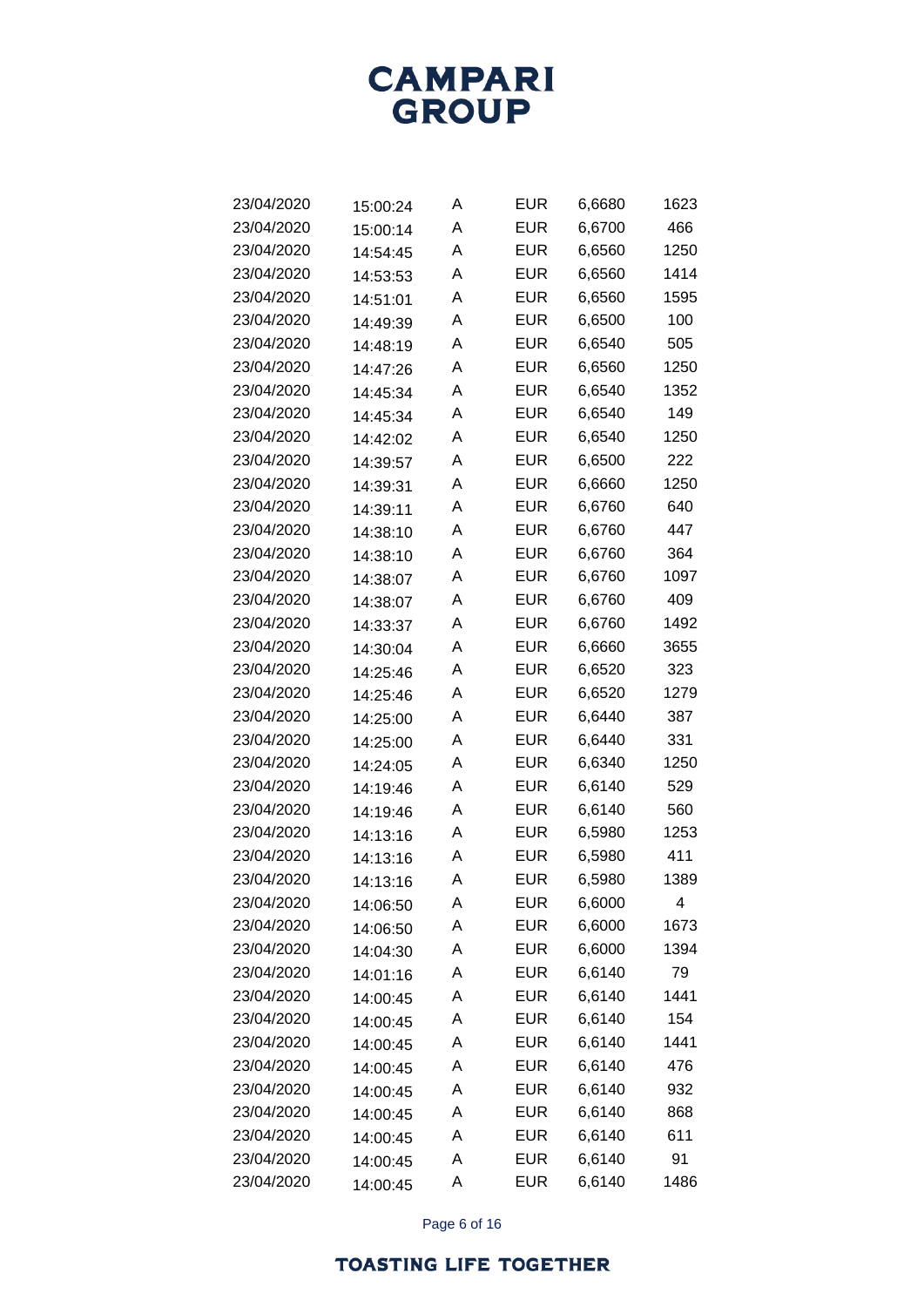

| 23/04/2020 | 13:57:09 | Α | <b>EUR</b> | 6,6140 | 447  |
|------------|----------|---|------------|--------|------|
| 23/04/2020 | 13:57:01 | Α | <b>EUR</b> | 6,6140 | 373  |
| 23/04/2020 | 13:57:01 | Α | <b>EUR</b> | 6,6140 | 447  |
| 23/04/2020 | 13:57:01 | Α | <b>EUR</b> | 6,6140 | 206  |
| 23/04/2020 | 13:52:03 | Α | <b>EUR</b> | 6,5940 | 77   |
| 23/04/2020 | 13:51:46 | Α | <b>EUR</b> | 6,5920 | 19   |
| 23/04/2020 | 13:51:38 | Α | <b>EUR</b> | 6,5920 | 64   |
| 23/04/2020 | 13:48:08 | Α | <b>EUR</b> | 6,5920 | 140  |
| 23/04/2020 | 13:47:15 | Α | <b>EUR</b> | 6,5920 | 1426 |
| 23/04/2020 | 13:44:41 | Α | <b>EUR</b> | 6,5980 | 1597 |
| 23/04/2020 | 13:44:41 | Α | <b>EUR</b> | 6,5980 | 1249 |
| 23/04/2020 | 13:44:41 | Α | <b>EUR</b> | 6,5980 | 1401 |
| 23/04/2020 | 13:44:32 | Α | <b>EUR</b> | 6,5980 | 356  |
| 23/04/2020 | 13:44:13 | Α | <b>EUR</b> | 6,6020 | 268  |
| 23/04/2020 | 13:43:16 | Α | <b>EUR</b> | 6,6060 | 589  |
| 23/04/2020 | 13:43:16 | Α | <b>EUR</b> | 6,6060 | 1072 |
| 23/04/2020 | 13:38:43 | Α | <b>EUR</b> | 6,6060 | 1472 |
| 23/04/2020 | 13:38:43 | Α | <b>EUR</b> | 6,6060 | 1659 |
| 23/04/2020 | 13:36:04 | Α | <b>EUR</b> | 6,6080 | 1399 |
| 23/04/2020 | 13:34:28 | Α | <b>EUR</b> | 6,6140 | 1601 |
| 23/04/2020 | 13:31:55 | Α | <b>EUR</b> | 6,6120 | 528  |
| 23/04/2020 | 13:31:55 | Α | <b>EUR</b> | 6,6120 | 1250 |
| 23/04/2020 | 13:31:55 | Α | <b>EUR</b> | 6,6080 | 1432 |
| 23/04/2020 | 13:31:55 | Α | <b>EUR</b> | 6,6080 | 1368 |
| 23/04/2020 | 13:22:23 | Α | <b>EUR</b> | 6,6080 | 1250 |
| 23/04/2020 | 13:22:23 | Α | <b>EUR</b> | 6,6060 | 1616 |
| 23/04/2020 | 13:19:04 | A | <b>EUR</b> | 6,6200 | 1404 |
| 23/04/2020 | 13:19:04 | Α | <b>EUR</b> | 6,6200 | 1607 |
| 23/04/2020 | 13:15:56 | Α | <b>EUR</b> | 6,6220 | 383  |
| 23/04/2020 | 13:15:56 | Α | <b>EUR</b> | 6,6220 | 1421 |
| 23/04/2020 | 13:15:04 | Α | <b>EUR</b> | 6,6240 | 431  |
| 23/04/2020 | 13:15:04 | Α | <b>EUR</b> | 6,6240 | 1493 |
| 23/04/2020 | 13:15:04 | Α | <b>EUR</b> | 6,6240 | 1068 |
| 23/04/2020 | 13:15:04 | Α | <b>EUR</b> | 6,6240 | 600  |
| 23/04/2020 | 13:13:44 | Α | <b>EUR</b> | 6,6300 | 499  |
| 23/04/2020 | 13:13:44 | Α | <b>EUR</b> | 6,6300 | 336  |
| 23/04/2020 | 13:10:13 | Α | <b>EUR</b> | 6,6340 | 1499 |
| 23/04/2020 | 13:09:47 | Α | <b>EUR</b> | 6,6400 | 726  |
| 23/04/2020 | 13:07:25 | Α | <b>EUR</b> | 6,6300 | 1250 |
| 23/04/2020 | 13:04:44 | Α | <b>EUR</b> | 6,6440 | 1250 |
| 23/04/2020 | 13:04:44 | Α | <b>EUR</b> | 6,6460 | 1389 |
| 23/04/2020 | 13:00:11 | Α | <b>EUR</b> | 6,6500 | 1395 |
| 23/04/2020 | 12:57:37 | Α | <b>EUR</b> | 6,6540 | 327  |
|            |          |   |            |        |      |

Page 7 of 16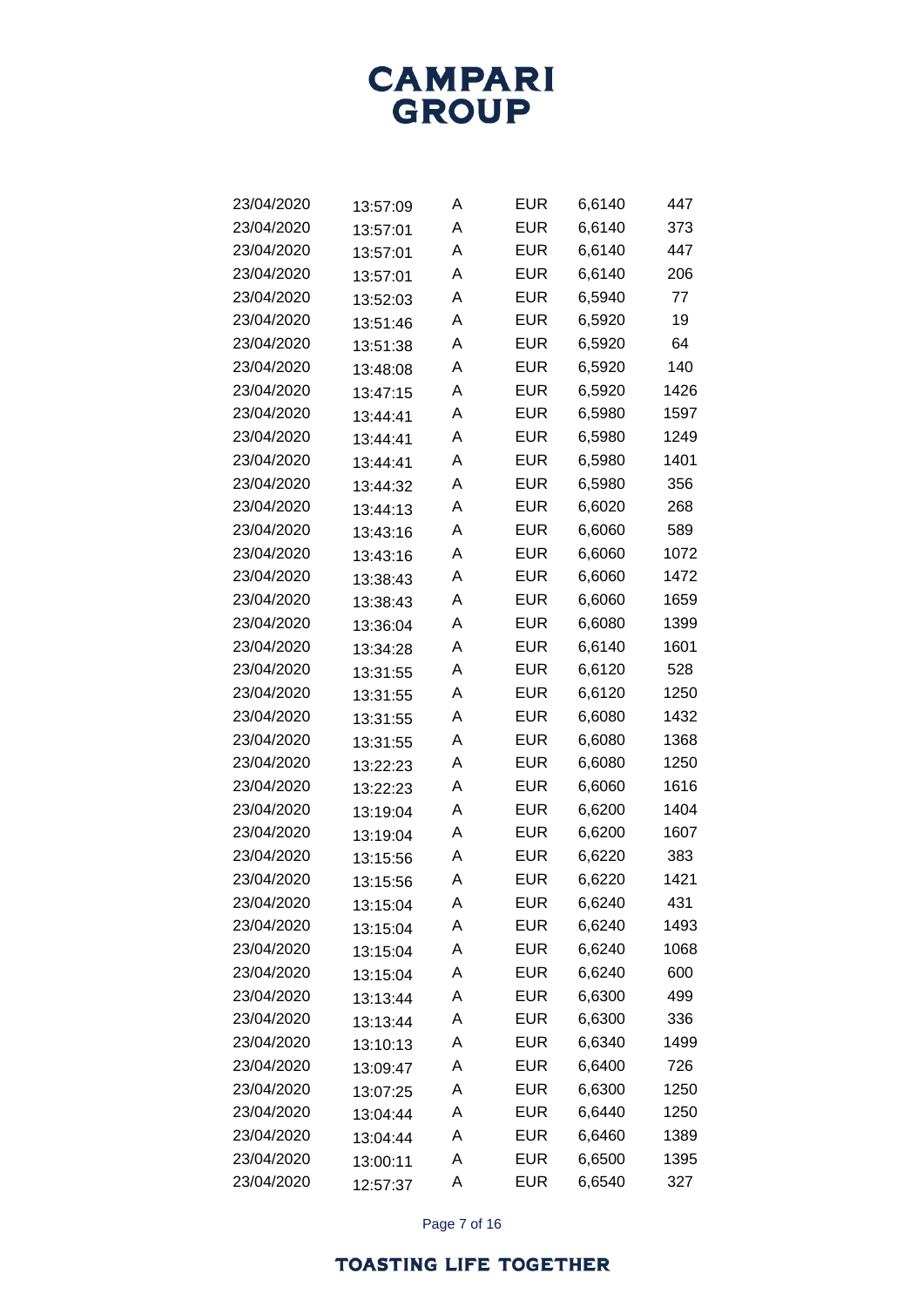

| 23/04/2020 | 12:57:37 | Α | <b>EUR</b> | 6,6540 | 1250 |
|------------|----------|---|------------|--------|------|
| 23/04/2020 | 12:57:37 | Α | <b>EUR</b> | 6,6500 | 1412 |
| 23/04/2020 | 12:57:26 | Α | EUR        | 6,6560 | 1486 |
| 23/04/2020 | 12:51:06 | Α | <b>EUR</b> | 6,6460 | 455  |
| 23/04/2020 | 12:51:06 | Α | <b>EUR</b> | 6,6460 | 1250 |
| 23/04/2020 | 12:42:01 | A | <b>EUR</b> | 6,6500 | 1474 |
| 23/04/2020 | 12:42:01 | A | EUR        | 6,6520 | 1394 |
| 23/04/2020 | 12:42:01 | Α | <b>EUR</b> | 6,6500 | 1393 |
| 23/04/2020 | 12:42:01 | Α | EUR        | 6,6520 | 1268 |
| 23/04/2020 | 12:40:03 | A | <b>EUR</b> | 6,6520 | 376  |
| 23/04/2020 | 12:40:03 | A | EUR        | 6,6540 | 1152 |
| 23/04/2020 | 12:40:03 | Α | <b>EUR</b> | 6,6540 | 1441 |
| 23/04/2020 | 12:39:45 | Α | EUR        | 6,6540 | 281  |
| 23/04/2020 | 12:30:04 | Α | <b>EUR</b> | 6,6280 | 381  |
| 23/04/2020 | 12:28:03 | A | <b>EUR</b> | 6,6240 | 794  |
| 23/04/2020 | 12:27:34 | Α | <b>EUR</b> | 6,6280 | 1962 |
| 23/04/2020 | 12:14:45 | Α | EUR        | 6,6240 | 346  |
| 23/04/2020 | 12:14:45 | A | <b>EUR</b> | 6,6240 | 1250 |
| 23/04/2020 | 12:14:45 | A | <b>EUR</b> | 6,6240 | 1398 |
| 23/04/2020 | 12:11:51 | Α | <b>EUR</b> | 6,6360 | 298  |
| 23/04/2020 | 12:11:51 | Α | EUR        | 6,6360 | 1250 |
| 23/04/2020 | 12:07:31 | A | <b>EUR</b> | 6,6340 | 504  |
| 23/04/2020 | 12:07:31 | A | EUR        | 6,6340 | 841  |
| 23/04/2020 | 12:07:31 | Α | <b>EUR</b> | 6,6340 | 1467 |
| 23/04/2020 | 12:03:22 | Α | EUR        | 6,6300 | 1659 |
| 23/04/2020 | 12:00:34 | A | <b>EUR</b> | 6,6240 | 390  |
| 23/04/2020 | 11:59:02 | A | EUR        | 6,6240 | 1425 |
| 23/04/2020 | 11:59:01 | Α | <b>EUR</b> | 6,6240 | 1588 |
| 23/04/2020 | 11:59:01 | A | EUR        | 6,6240 | 1491 |
| 23/04/2020 | 11:59:01 | Α | <b>EUR</b> | 6,6240 | 1536 |
| 23/04/2020 | 11:58:09 | Α | <b>EUR</b> | 6,6280 | 1250 |
| 23/04/2020 | 11:57:36 | Α | <b>EUR</b> | 6,6320 | 1346 |
| 23/04/2020 | 11:52:49 | Α | <b>EUR</b> | 6,6360 | 347  |
| 23/04/2020 | 11:52:49 | Α | <b>EUR</b> | 6,6360 | 1250 |
| 23/04/2020 | 11:52:49 | Α | <b>EUR</b> | 6,6360 | 369  |
| 23/04/2020 | 11:52:49 | Α | <b>EUR</b> | 6,6360 | 829  |
| 23/04/2020 | 11:52:49 | Α | <b>EUR</b> | 6,6360 | 444  |
| 23/04/2020 | 11:52:49 | Α | <b>EUR</b> | 6,6360 | 1356 |
| 23/04/2020 | 11:46:34 | Α | <b>EUR</b> | 6,6340 | 1481 |
| 23/04/2020 | 11:46:34 | Α | <b>EUR</b> | 6,6340 | 1493 |
| 23/04/2020 | 11:40:25 | Α | <b>EUR</b> | 6,6340 | 195  |
| 23/04/2020 | 11:38:56 | Α | <b>EUR</b> | 6,6360 | 365  |
| 23/04/2020 | 11:33:09 | Α | <b>EUR</b> | 6,6320 | 642  |

Page 8 of 16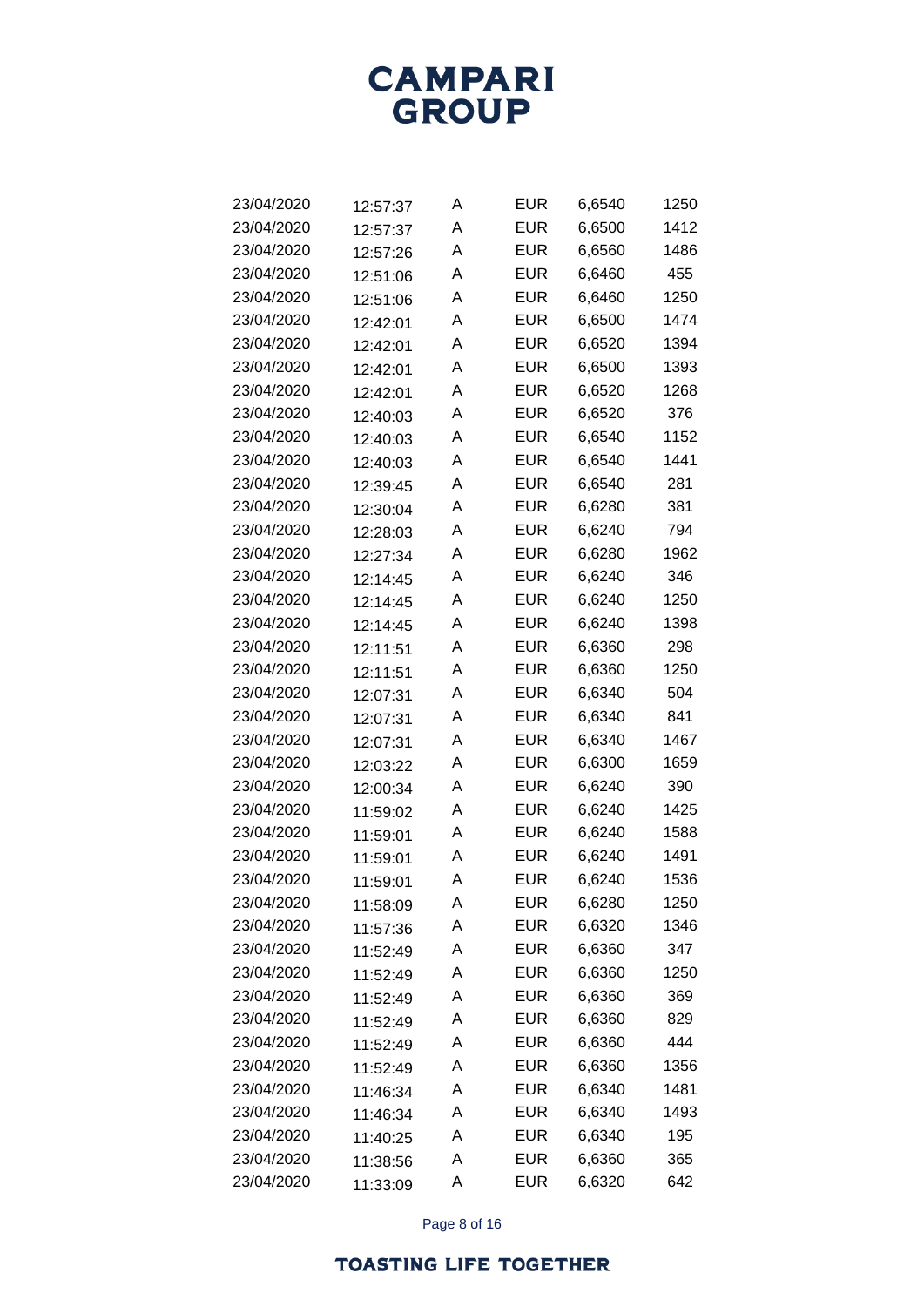

| 23/04/2020 | 11:33:09 | Α | <b>EUR</b> | 6,6320 | 1033 |
|------------|----------|---|------------|--------|------|
| 23/04/2020 | 11:30:35 | Α | <b>EUR</b> | 6,6400 | 733  |
| 23/04/2020 | 11:30:35 | Α | <b>EUR</b> | 6,6400 | 183  |
| 23/04/2020 | 11:30:35 | Α | <b>EUR</b> | 6,6400 | 500  |
| 23/04/2020 | 11:23:03 | Α | <b>EUR</b> | 6,6500 | 1293 |
| 23/04/2020 | 11:20:33 | Α | <b>EUR</b> | 6,6500 | 248  |
| 23/04/2020 | 11:20:33 | Α | <b>EUR</b> | 6,6540 | 1250 |
| 23/04/2020 | 11:16:48 | Α | <b>EUR</b> | 6,6500 | 1348 |
| 23/04/2020 | 11:16:44 | Α | <b>EUR</b> | 6,6560 | 1475 |
| 23/04/2020 | 11:16:41 | Α | <b>EUR</b> | 6,6600 | 1112 |
| 23/04/2020 | 11:16:41 | Α | <b>EUR</b> | 6,6600 | 336  |
| 23/04/2020 | 11:16:39 | Α | <b>EUR</b> | 6,6620 | 1616 |
| 23/04/2020 | 11:04:11 | Α | <b>EUR</b> | 6,6300 | 30   |
| 23/04/2020 | 11:03:05 | Α | <b>EUR</b> | 6,6300 | 1250 |
| 23/04/2020 | 11:01:52 | Α | <b>EUR</b> | 6,6320 | 801  |
| 23/04/2020 | 11:01:52 | Α | <b>EUR</b> | 6,6320 | 801  |
| 23/04/2020 | 11:01:52 | Α | <b>EUR</b> | 6,6320 | 1363 |
| 23/04/2020 | 11:01:34 | Α | <b>EUR</b> | 6,6340 | 334  |
| 23/04/2020 | 10:54:32 | Α | <b>EUR</b> | 6,6280 | 432  |
| 23/04/2020 | 10:52:14 | Α | <b>EUR</b> | 6,6280 | 957  |
| 23/04/2020 | 10:52:00 | Α | <b>EUR</b> | 6,6300 | 1250 |
| 23/04/2020 | 10:48:05 | Α | <b>EUR</b> | 6,6240 | 794  |
| 23/04/2020 | 10:47:49 | Α | <b>EUR</b> | 6,6260 | 1521 |
| 23/04/2020 | 10:47:49 | Α | <b>EUR</b> | 6,6260 | 384  |
| 23/04/2020 | 10:47:49 | Α | <b>EUR</b> | 6,6260 | 382  |
| 23/04/2020 | 10:47:49 | Α | <b>EUR</b> | 6,6260 | 692  |
| 23/04/2020 | 10:39:19 | Α | <b>EUR</b> | 6,6240 | 1477 |
| 23/04/2020 | 10:39:19 | Α | <b>EUR</b> | 6,6240 | 1013 |
| 23/04/2020 | 10:39:19 | Α | <b>EUR</b> | 6,6240 | 636  |
| 23/04/2020 | 10:39:19 | Α | <b>EUR</b> | 6,6240 | 1466 |
| 23/04/2020 | 10:37:22 | Α | <b>EUR</b> | 6,6360 | 1294 |
| 23/04/2020 | 10:37:22 | Α | <b>EUR</b> | 6,6360 | 194  |
| 23/04/2020 | 10:37:22 | Α | <b>EUR</b> | 6,6360 | 1456 |
| 23/04/2020 | 10:36:43 | Α | <b>EUR</b> | 6,6380 | 1206 |
| 23/04/2020 | 10:36:43 | Α | <b>EUR</b> | 6,6380 | 196  |
| 23/04/2020 | 10:30:39 | Α | <b>EUR</b> | 6,6500 | 1565 |
| 23/04/2020 | 10:30:39 | Α | <b>EUR</b> | 6,6500 | 1321 |
| 23/04/2020 | 10:30:39 | Α | <b>EUR</b> | 6,6500 | 270  |
| 23/04/2020 | 10:30:32 | Α | <b>EUR</b> | 6,6560 | 1565 |
| 23/04/2020 | 10:30:32 | Α | <b>EUR</b> | 6,6560 | 1673 |
| 23/04/2020 | 10:23:50 | Α | <b>EUR</b> | 6,6440 | 138  |
| 23/04/2020 | 10:16:49 | Α | <b>EUR</b> | 6,6500 | 1553 |
| 23/04/2020 | 10:16:49 | Α | <b>EUR</b> | 6,6500 | 1458 |

Page 9 of 16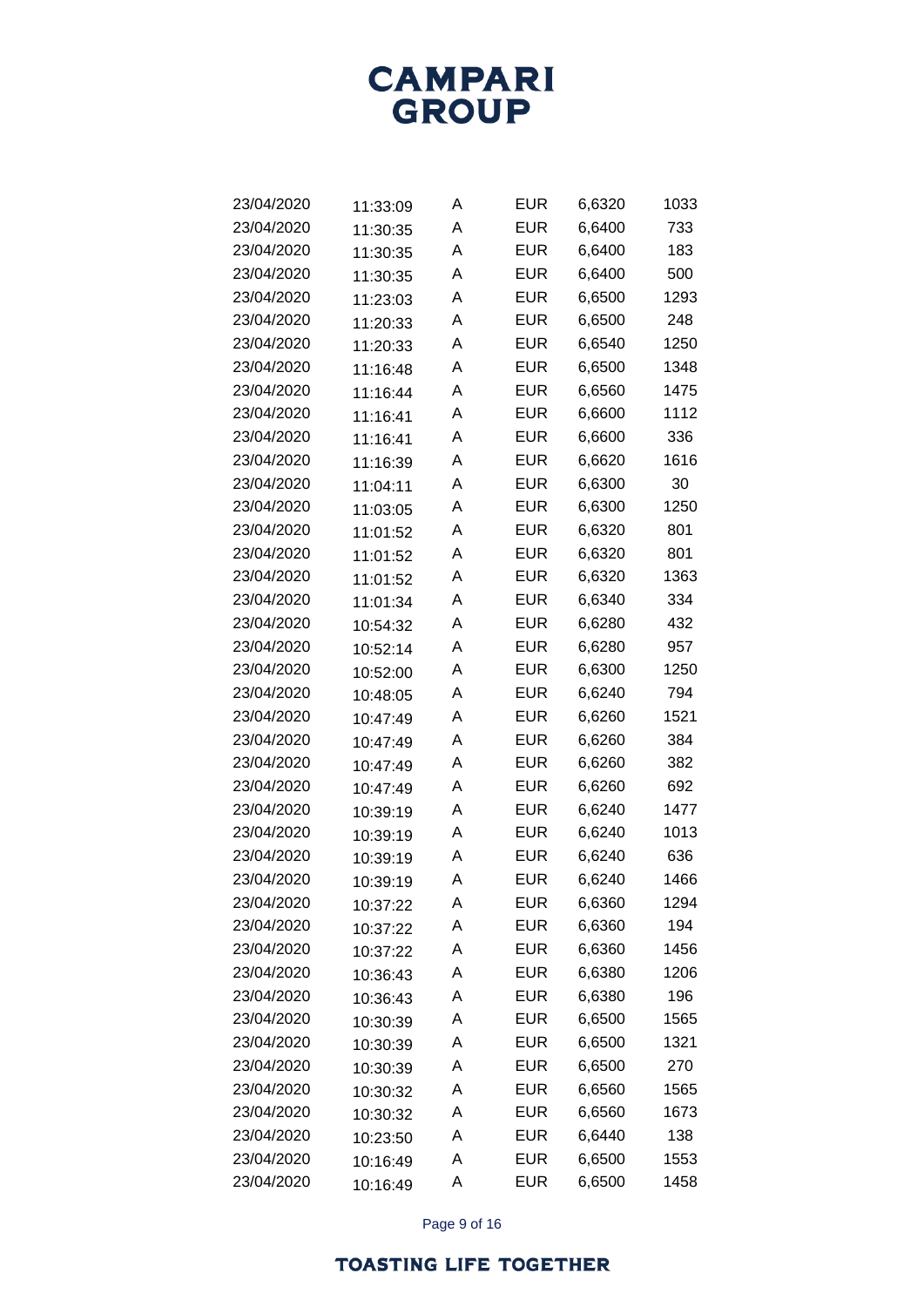

| 23/04/2020 | 10:16:49 | Α | <b>EUR</b> | 6,6500 | 82   |
|------------|----------|---|------------|--------|------|
| 23/04/2020 | 10:16:42 | Α | <b>EUR</b> | 6,6520 | 1635 |
| 23/04/2020 | 10:10:29 | Α | <b>EUR</b> | 6,6440 | 823  |
| 23/04/2020 | 10:10:28 | Α | <b>EUR</b> | 6,6440 | 568  |
| 23/04/2020 | 10:10:28 | Α | <b>EUR</b> | 6,6500 | 1668 |
| 23/04/2020 | 10:09:22 | Α | <b>EUR</b> | 6,6540 | 1250 |
| 23/04/2020 | 10:09:22 | A | <b>EUR</b> | 6,6540 | 736  |
| 23/04/2020 | 10:09:22 | Α | <b>EUR</b> | 6,6540 | 703  |
| 23/04/2020 | 10:06:10 | Α | <b>EUR</b> | 6,6560 | 508  |
| 23/04/2020 | 10:06:10 | Α | <b>EUR</b> | 6,6560 | 759  |
| 23/04/2020 | 10:06:10 | A | <b>EUR</b> | 6,6580 | 334  |
| 23/04/2020 | 10:06:10 | Α | <b>EUR</b> | 6,6580 | 1348 |
| 23/04/2020 | 09:59:08 | Α | <b>EUR</b> | 6,6440 | 545  |
| 23/04/2020 | 09:59:08 | A | <b>EUR</b> | 6,6440 | 1026 |
| 23/04/2020 | 09:59:08 | A | <b>EUR</b> | 6,6440 | 1578 |
| 23/04/2020 | 09:59:08 | Α | <b>EUR</b> | 6,6440 | 1578 |
| 23/04/2020 | 09:59:08 | Α | <b>EUR</b> | 6,6440 | 32   |
| 23/04/2020 | 09:59:08 | A | <b>EUR</b> | 6,6440 | 190  |
| 23/04/2020 | 09:59:08 | A | <b>EUR</b> | 6,6440 | 1485 |
| 23/04/2020 | 09:54:33 | Α | <b>EUR</b> | 6,6360 | 271  |
| 23/04/2020 | 09:51:16 | Α | <b>EUR</b> | 6,6320 | 627  |
| 23/04/2020 | 09:51:16 | Α | <b>EUR</b> | 6,6280 | 196  |
| 23/04/2020 | 09:42:31 | Α | <b>EUR</b> | 6,6400 | 1433 |
| 23/04/2020 | 09:42:24 | Α | <b>EUR</b> | 6,6420 | 6    |
| 23/04/2020 | 09:39:49 | Α | <b>EUR</b> | 6,6340 | 1529 |
| 23/04/2020 | 09:39:49 | Α | <b>EUR</b> | 6,6340 | 1676 |
| 23/04/2020 | 09:37:38 | Α | <b>EUR</b> | 6,6360 | 668  |
| 23/04/2020 | 09:37:38 | Α | <b>EUR</b> | 6,6360 | 731  |
| 23/04/2020 | 09:27:02 | Α | <b>EUR</b> | 6,6260 | 399  |
| 23/04/2020 | 09:27:02 | Α | <b>EUR</b> | 6,6240 | 1250 |
| 23/04/2020 | 09:27:02 | Α | <b>EUR</b> | 6,6260 | 1615 |
| 23/04/2020 | 09:27:02 | Α | <b>EUR</b> | 6,6260 | 261  |
| 23/04/2020 | 09:27:02 | Α | <b>EUR</b> | 6,6240 | 1250 |
| 23/04/2020 | 09:27:02 | Α | <b>EUR</b> | 6,6240 | 1375 |
| 23/04/2020 | 09:27:02 | Α | <b>EUR</b> | 6,6240 | 1254 |
| 23/04/2020 | 09:27:02 | Α | <b>EUR</b> | 6,6240 | 256  |
| 23/04/2020 | 09:25:12 | Α | <b>EUR</b> | 6,6280 | 1830 |
| 23/04/2020 | 09:20:37 | Α | <b>EUR</b> | 6,6240 | 846  |
| 23/04/2020 | 09:20:36 | Α | <b>EUR</b> | 6,6240 | 1384 |
| 23/04/2020 | 09:20:36 | Α | <b>EUR</b> | 6,6240 | 1500 |
| 23/04/2020 | 09:20:36 | Α | <b>EUR</b> | 6,6260 | 1381 |
| 23/04/2020 | 09:14:22 | Α | <b>EUR</b> | 6,6220 | 14   |
| 23/04/2020 | 09:06:30 | Α | <b>EUR</b> | 6,6280 | 1488 |

Page 10 of 16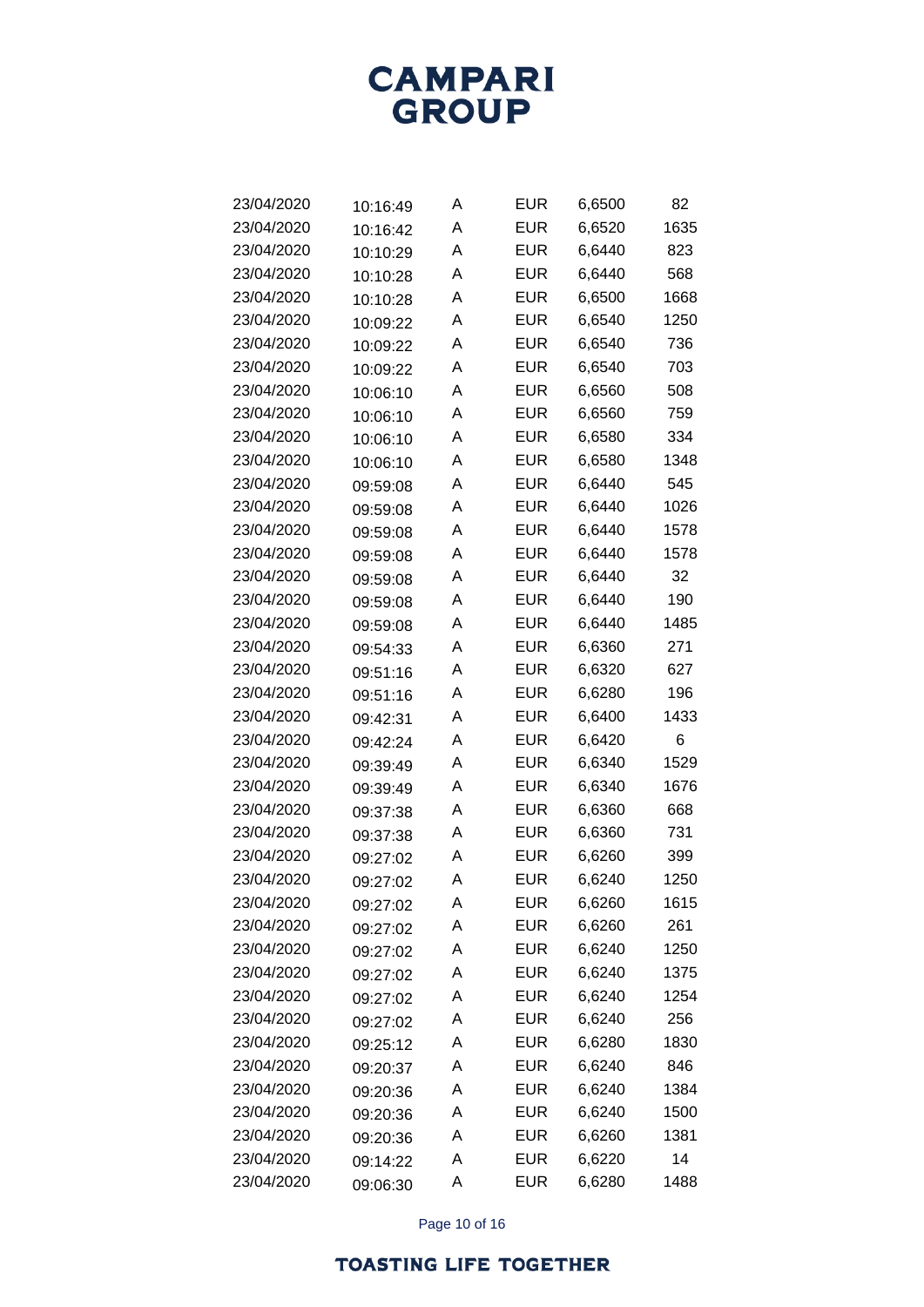

| 23/04/2020 | 09:06:30 | Α | <b>EUR</b> | 6,6280 | 1188 |
|------------|----------|---|------------|--------|------|
| 23/04/2020 | 09:06:30 | Α | <b>EUR</b> | 6,6280 | 254  |
| 23/04/2020 | 09:04:05 | Α | <b>EUR</b> | 6,6320 | 1399 |
| 23/04/2020 | 09:04:05 | Α | <b>EUR</b> | 6,6340 | 1424 |
| 23/04/2020 | 09:02:03 | Α | <b>EUR</b> | 6,6340 | 1521 |
| 23/04/2020 | 09:02:03 | Α | <b>EUR</b> | 6,6340 | 1259 |
| 23/04/2020 | 09:02:03 | A | <b>EUR</b> | 6,6340 | 281  |
| 23/04/2020 | 09:02:03 | Α | <b>EUR</b> | 6,6340 | 539  |
| 23/04/2020 | 09:02:03 | Α | <b>EUR</b> | 6,6340 | 820  |
| 23/04/2020 | 09:00:37 | Α | <b>EUR</b> | 6,6380 | 173  |
| 23/04/2020 | 09:00:37 | A | <b>EUR</b> | 6,6380 | 1395 |
| 23/04/2020 | 08:45:47 | Α | <b>EUR</b> | 6,6240 | 1572 |
| 23/04/2020 | 08:45:34 | Α | <b>EUR</b> | 6,6320 | 704  |
| 23/04/2020 | 08:45:34 | Α | <b>EUR</b> | 6,6320 | 1363 |
| 23/04/2020 | 08:45:34 | Α | <b>EUR</b> | 6,6320 | 732  |
| 23/04/2020 | 08:39:43 | Α | <b>EUR</b> | 6,6340 | 507  |
| 23/04/2020 | 08:39:40 | Α | <b>EUR</b> | 6,6340 | 900  |
| 23/04/2020 | 08:36:53 | Α | <b>EUR</b> | 6,6380 | 15   |
| 23/04/2020 | 08:36:53 | A | <b>EUR</b> | 6,6380 | 1645 |
| 23/04/2020 | 08:33:36 | Α | <b>EUR</b> | 6,6440 | 1644 |
| 23/04/2020 | 08:33:36 | Α | <b>EUR</b> | 6,6400 | 1514 |
| 23/04/2020 | 08:33:36 | Α | <b>EUR</b> | 6,6440 | 1638 |
| 23/04/2020 | 08:24:48 | A | <b>EUR</b> | 6,6300 | 1000 |
| 23/04/2020 | 08:24:48 | Α | <b>EUR</b> | 6,6300 | 513  |
| 23/04/2020 | 08:21:21 | Α | <b>EUR</b> | 6,6480 | 1639 |
| 23/04/2020 | 08:21:21 | Α | <b>EUR</b> | 6,6540 | 169  |
| 23/04/2020 | 08:21:21 | Α | <b>EUR</b> | 6,6540 | 313  |
| 23/04/2020 | 08:21:21 | Α | <b>EUR</b> | 6,6540 | 804  |
| 23/04/2020 | 08:21:21 | Α | <b>EUR</b> | 6,6540 | 1287 |
| 23/04/2020 | 08:21:21 | Α | EUR        | 6,6540 | 434  |
| 23/04/2020 | 08:19:50 | Α | <b>EUR</b> | 6,6540 | 15   |
| 23/04/2020 | 08:17:24 | Α | <b>EUR</b> | 6,6580 | 1874 |
| 23/04/2020 | 08:15:45 | Α | <b>EUR</b> | 6,6520 | 1031 |
| 23/04/2020 | 08:15:45 | Α | <b>EUR</b> | 6,6520 | 447  |
| 23/04/2020 | 08:14:54 | Α | <b>EUR</b> | 6,6540 | 1429 |
| 23/04/2020 | 08:14:26 | Α | <b>EUR</b> | 6,6640 | 1250 |
| 23/04/2020 | 08:14:26 | Α | <b>EUR</b> | 6,6660 | 1    |
| 23/04/2020 | 08:14:26 | Α | <b>EUR</b> | 6,6640 | 400  |
| 23/04/2020 | 08:14:26 | Α | <b>EUR</b> | 6,6660 | 1494 |
| 23/04/2020 | 08:14:24 | Α | <b>EUR</b> | 6,6760 | 1550 |
| 23/04/2020 | 08:12:18 | Α | <b>EUR</b> | 6,6680 | 1488 |
| 23/04/2020 | 08:12:18 | Α | <b>EUR</b> | 6,6680 | 5    |
| 23/04/2020 | 08:12:09 | Α | <b>EUR</b> | 6,6760 | 1515 |

Page 11 of 16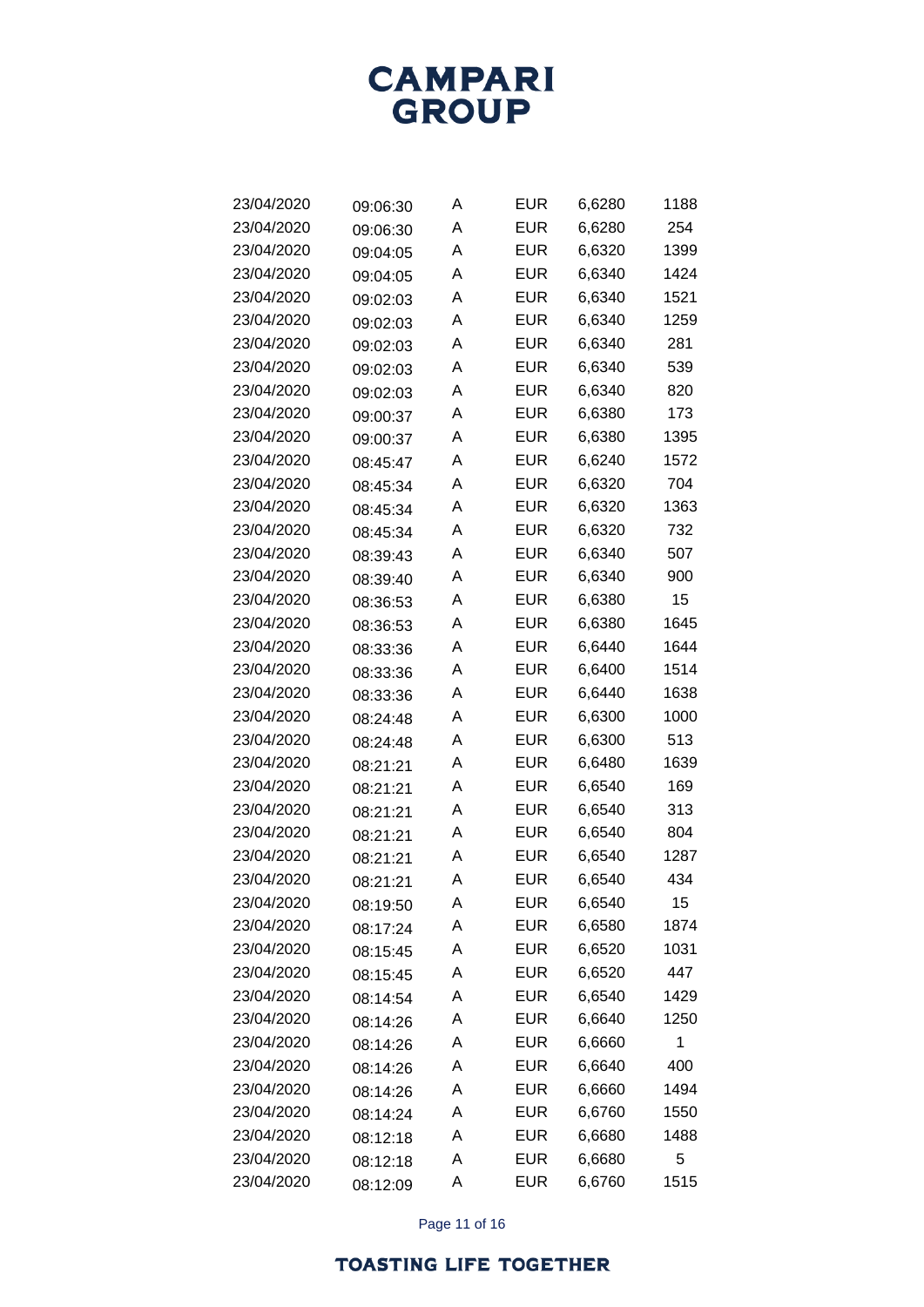

| 23/04/2020 | 08:11:45 | Α | <b>EUR</b> | 6,6800 | 1223           |
|------------|----------|---|------------|--------|----------------|
| 23/04/2020 | 08:11:45 | Α | <b>EUR</b> | 6,6800 | 1578           |
| 23/04/2020 | 08:11:45 | Α | EUR        | 6,6800 | 280            |
| 24/04/2020 | 16:25:51 | Α | <b>EUR</b> | 6,6800 | 513            |
| 24/04/2020 | 16:25:51 | A | <b>EUR</b> | 6,6800 | 269            |
| 24/04/2020 | 16:25:51 | A | <b>EUR</b> | 6,6800 | 1602           |
| 24/04/2020 | 16:25:51 | A | <b>EUR</b> | 6,6800 | 1853           |
| 24/04/2020 | 16:25:51 | A | <b>EUR</b> | 6,6800 | 2285           |
| 24/04/2020 | 16:25:51 | A | <b>EUR</b> | 6,6800 | 1233           |
| 24/04/2020 | 16:23:12 | A | <b>EUR</b> | 6,6800 | 520            |
| 24/04/2020 | 16:23:12 | A | <b>EUR</b> | 6,6800 | 796            |
| 24/04/2020 | 16:20:18 | A | <b>EUR</b> | 6,6800 | 272            |
| 24/04/2020 | 16:19:30 | A | <b>EUR</b> | 6,6800 | 1343           |
| 24/04/2020 | 16:16:34 | A | <b>EUR</b> | 6,6800 | 456            |
| 24/04/2020 | 16:16:34 | A | <b>EUR</b> | 6,6800 | 1518           |
| 24/04/2020 | 16:16:34 | Α | <b>EUR</b> | 6,6800 | 778            |
| 24/04/2020 | 16:16:34 | A | <b>EUR</b> | 6,6800 | 1250           |
| 24/04/2020 | 16:16:34 | A | <b>EUR</b> | 6,6800 | 1296           |
| 24/04/2020 | 16:16:34 | A | <b>EUR</b> | 6,6800 | 920            |
| 24/04/2020 | 16:15:59 | A | <b>EUR</b> | 6,6740 | 316            |
| 24/04/2020 | 16:15:59 | A | <b>EUR</b> | 6,6740 | 97             |
| 24/04/2020 | 16:15:45 | A | <b>EUR</b> | 6,6700 | 1599           |
| 24/04/2020 | 16:15:18 | A | <b>EUR</b> | 6,6700 | 220            |
| 24/04/2020 | 16:15:11 | A | <b>EUR</b> | 6,6660 | 382            |
| 24/04/2020 | 16:12:51 | A | <b>EUR</b> | 6,6620 | 453            |
| 24/04/2020 | 16:12:51 | A | <b>EUR</b> | 6,6620 | 1595           |
| 24/04/2020 | 16:12:16 | A | <b>EUR</b> | 6,6580 | 423            |
| 24/04/2020 | 16:12:16 | A | <b>EUR</b> | 6,6580 | 568            |
| 24/04/2020 | 16:11:27 | A | <b>EUR</b> | 6,6580 | $\overline{c}$ |
| 24/04/2020 | 16:11:27 | Α | EUR        | 6,6580 | 432            |
| 24/04/2020 | 16:10:34 | Α | <b>EUR</b> | 6,6640 | 358            |
| 24/04/2020 | 16:10:34 | Α | <b>EUR</b> | 6,6640 | 1250           |
| 24/04/2020 | 16:10:34 | Α | <b>EUR</b> | 6,6660 | 1403           |
| 24/04/2020 | 16:10:08 | A | <b>EUR</b> | 6,6700 | 1250           |
| 24/04/2020 | 16:10:00 | Α | <b>EUR</b> | 6,6700 | 1508           |
| 24/04/2020 | 16:10:00 | Α | <b>EUR</b> | 6,6700 | 1508           |
| 24/04/2020 | 16:10:00 | Α | <b>EUR</b> | 6,6700 | 1250           |
| 24/04/2020 | 16:10:00 | A | <b>EUR</b> | 6,6700 | 5414           |
| 24/04/2020 | 16:09:33 | Α | <b>EUR</b> | 6,6700 | 49             |
| 24/04/2020 | 16:09:33 | Α | <b>EUR</b> | 6,6700 | 430            |
| 24/04/2020 | 16:06:03 | Α | <b>EUR</b> | 6,6500 | 200            |
| 24/04/2020 | 16:05:03 | A | <b>EUR</b> | 6,6500 | 1332           |
| 24/04/2020 | 16:04:42 | Α | <b>EUR</b> | 6,6540 | 1309           |

Page 12 of 16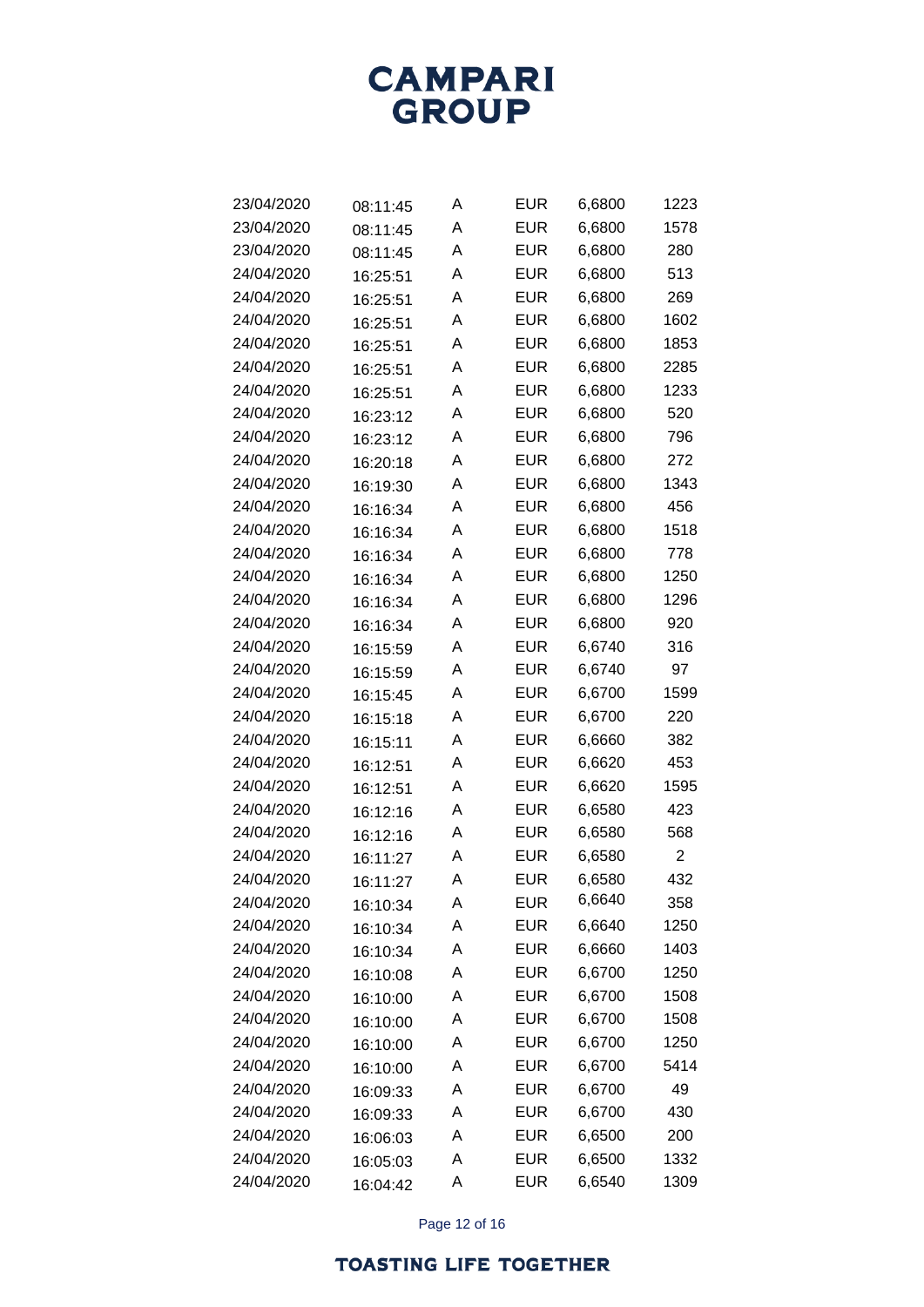

| 24/04/2020 | 16:04:42 | Α | <b>EUR</b> | 6,6540 | 646  |
|------------|----------|---|------------|--------|------|
| 24/04/2020 | 16:04:42 | Α | <b>EUR</b> | 6,6540 | 814  |
| 24/04/2020 | 16:02:45 | Α | <b>EUR</b> | 6,6540 | 1338 |
| 24/04/2020 | 16:02:45 | Α | <b>EUR</b> | 6,6540 | 1250 |
| 24/04/2020 | 16:01:21 | Α | <b>EUR</b> | 6,6580 | 1646 |
| 24/04/2020 | 16:00:59 | A | <b>EUR</b> | 6,6640 | 1952 |
| 24/04/2020 | 16:00:59 | A | <b>EUR</b> | 6,6640 | 1250 |
| 24/04/2020 | 15:59:59 | Α | <b>EUR</b> | 6,6640 | 1423 |
| 24/04/2020 | 15:58:54 | A | <b>EUR</b> | 6,6640 | 1533 |
| 24/04/2020 | 13:14:24 | A | <b>EUR</b> | 6,7020 | 1370 |
| 24/04/2020 | 13:05:28 | A | <b>EUR</b> | 6,6920 | 1515 |
| 24/04/2020 | 13:02:29 | Α | <b>EUR</b> | 6,6880 | 358  |
| 24/04/2020 | 13:02:29 | A | <b>EUR</b> | 6,6880 | 1109 |
| 24/04/2020 | 12:59:19 | A | <b>EUR</b> | 6,6920 | 441  |
| 24/04/2020 | 12:59:19 | Α | <b>EUR</b> | 6,6920 | 459  |
| 24/04/2020 | 12:55:02 | Α | <b>EUR</b> | 6,6940 | 1617 |
| 24/04/2020 | 12:49:54 | A | <b>EUR</b> | 6,6940 | 381  |
| 24/04/2020 | 12:49:54 | A | <b>EUR</b> | 6,6940 | 630  |
| 24/04/2020 | 12:49:54 | Α | <b>EUR</b> | 6,6940 | 629  |
| 24/04/2020 | 12:47:06 | Α | <b>EUR</b> | 6,6900 | 1250 |
| 24/04/2020 | 12:42:19 | A | <b>EUR</b> | 6,6940 | 630  |
| 24/04/2020 | 12:42:19 | A | <b>EUR</b> | 6,6940 | 566  |
| 24/04/2020 | 12:42:19 | Α | <b>EUR</b> | 6,6940 | 227  |
| 24/04/2020 | 12:38:28 | Α | <b>EUR</b> | 6,6820 | 446  |
| 24/04/2020 | 12:31:46 | A | <b>EUR</b> | 6,6980 | 380  |
| 24/04/2020 | 12:31:46 | A | <b>EUR</b> | 6,6960 | 1236 |
| 24/04/2020 | 12:30:19 | Α | <b>EUR</b> | 6,7000 | 1362 |
| 24/04/2020 | 12:30:19 | A | <b>EUR</b> | 6,7000 | 905  |
| 24/04/2020 | 12:30:19 | A | <b>EUR</b> | 6,7000 | 642  |
| 24/04/2020 | 12:19:23 | Α | <b>EUR</b> | 6,7000 | 1000 |
| 24/04/2020 | 12:19:23 | Α | <b>EUR</b> | 6,7000 | 420  |
| 24/04/2020 | 12:19:23 | Α | <b>EUR</b> | 6,7000 | 813  |
| 24/04/2020 | 12:13:54 | Α | <b>EUR</b> | 6,6960 | 630  |
| 24/04/2020 | 12:13:54 | Α | <b>EUR</b> | 6,6960 | 619  |
| 24/04/2020 | 12:13:54 | Α | <b>EUR</b> | 6,6960 | 163  |
| 24/04/2020 | 12:11:39 | Α | <b>EUR</b> | 6,6940 | 331  |
| 24/04/2020 | 12:05:59 | Α | <b>EUR</b> | 6,6940 | 211  |
| 24/04/2020 | 12:05:59 | Α | <b>EUR</b> | 6,6940 | 19   |
| 24/04/2020 | 12:05:59 | Α | <b>EUR</b> | 6,6940 | 1269 |
| 24/04/2020 | 12:02:37 | Α | <b>EUR</b> | 6,6840 | 1604 |
| 24/04/2020 | 11:55:21 | Α | <b>EUR</b> | 6,6700 | 39   |
| 24/04/2020 | 11:55:21 | A | <b>EUR</b> | 6,6700 | 1488 |
| 24/04/2020 | 11:55:21 | Α | <b>EUR</b> | 6,6700 | 381  |

Page 13 of 16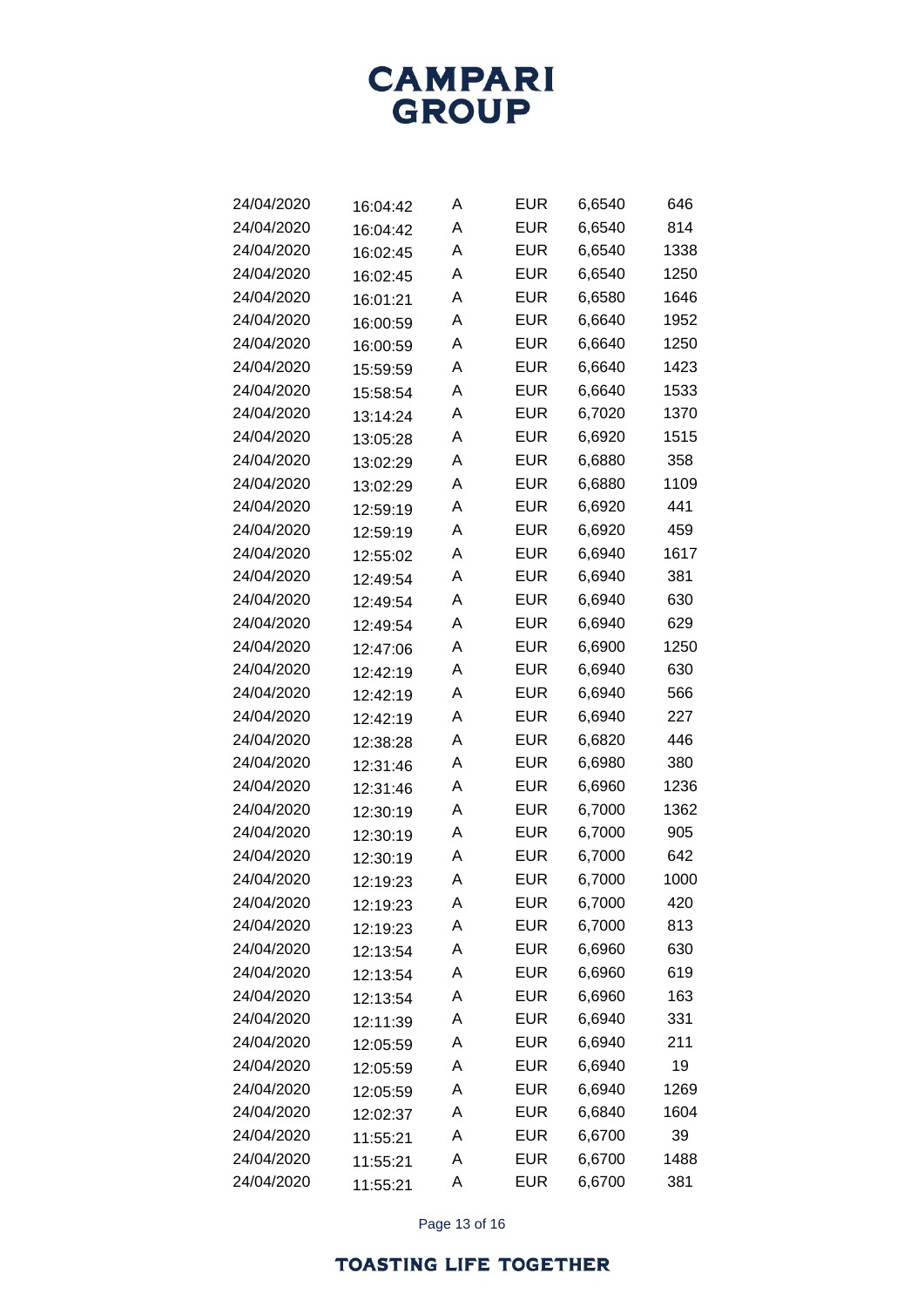

| 24/04/2020 | 11:54:31 | Α | <b>EUR</b> | 6,6660 | 18   |
|------------|----------|---|------------|--------|------|
| 24/04/2020 | 11:50:10 | A | <b>EUR</b> | 6,6660 | 174  |
| 24/04/2020 | 11:50:10 | A | <b>EUR</b> | 6,6660 | 1332 |
| 24/04/2020 | 11:46:41 | Α | <b>EUR</b> | 6,6660 | 138  |
| 24/04/2020 | 11:46:41 | A | <b>EUR</b> | 6,6660 | 1340 |
| 24/04/2020 | 11:46:15 | A | <b>EUR</b> | 6,6680 | 426  |
| 24/04/2020 | 11:46:15 | A | <b>EUR</b> | 6,6680 | 1207 |
| 24/04/2020 | 11:46:06 | A | <b>EUR</b> | 6,6680 | 2287 |
| 24/04/2020 | 11:44:23 | A | <b>EUR</b> | 6,6640 | 228  |
| 24/04/2020 | 11:40:38 | A | <b>EUR</b> | 6,6660 | 262  |
| 24/04/2020 | 11:40:38 | A | <b>EUR</b> | 6,6660 | 1250 |
| 24/04/2020 | 11:40:10 | A | <b>EUR</b> | 6,6680 | 1163 |
| 24/04/2020 | 11:37:47 | A | <b>EUR</b> | 6,6680 | 174  |
| 24/04/2020 | 11:27:53 | A | <b>EUR</b> | 6,6660 | 1033 |
| 24/04/2020 | 11:27:53 | A | <b>EUR</b> | 6,6660 | 347  |
| 24/04/2020 | 11:23:15 | A | <b>EUR</b> | 6,6660 | 250  |
| 24/04/2020 | 11:23:15 | A | <b>EUR</b> | 6,6660 | 1096 |
| 24/04/2020 | 11:16:14 | A | <b>EUR</b> | 6,6520 | 139  |
| 24/04/2020 | 11:16:14 | A | <b>EUR</b> | 6,6520 | 630  |
| 24/04/2020 | 11:16:14 | A | <b>EUR</b> | 6,6520 | 630  |
| 24/04/2020 | 11:13:16 | A | <b>EUR</b> | 6,6560 | 622  |
| 24/04/2020 | 11:13:05 | A | <b>EUR</b> | 6,6560 | 790  |
| 24/04/2020 | 11:12:10 | A | <b>EUR</b> | 6,6560 | 293  |
| 24/04/2020 | 11:10:16 | A | <b>EUR</b> | 6,6520 | 1536 |
| 24/04/2020 | 11:03:15 | A | <b>EUR</b> | 6,6560 | 1526 |
| 24/04/2020 | 10:57:13 | A | <b>EUR</b> | 6,6520 | 1038 |
| 24/04/2020 | 10:57:12 | A | <b>EUR</b> | 6,6520 | 319  |
| 24/04/2020 | 10:57:12 | A | <b>EUR</b> | 6,6520 | 285  |
| 24/04/2020 | 10:57:00 | A | <b>EUR</b> | 6,6520 | 1302 |
| 24/04/2020 | 10:52:37 | A | EUR        | 6,6480 | 1477 |
| 24/04/2020 | 10:34:33 | Α | <b>EUR</b> | 6,6400 | 1250 |
| 24/04/2020 | 10:32:21 | Α | <b>EUR</b> | 6,6440 | 227  |
| 24/04/2020 | 10:32:21 | Α | <b>EUR</b> | 6,6440 | 684  |
| 24/04/2020 | 10:32:15 | Α | <b>EUR</b> | 6,6440 | 499  |
| 24/04/2020 | 10:31:44 | Α | <b>EUR</b> | 6,6440 | 1216 |
| 24/04/2020 | 10:29:03 | Α | <b>EUR</b> | 6,6380 | 1073 |
| 24/04/2020 | 10:29:03 | Α | <b>EUR</b> | 6,6380 | 421  |
| 24/04/2020 | 10:23:34 | Α | <b>EUR</b> | 6,6360 | 1359 |
| 24/04/2020 | 10:20:09 | Α | <b>EUR</b> | 6,6400 | 138  |
| 24/04/2020 | 10:20:09 | Α | <b>EUR</b> | 6,6400 | 560  |
| 24/04/2020 | 10:20:09 | Α | <b>EUR</b> | 6,6400 | 629  |
| 24/04/2020 | 10:17:59 | Α | <b>EUR</b> | 6,6500 | 702  |
| 24/04/2020 | 10:17:59 | Α | <b>EUR</b> | 6,6500 | 894  |

Page 14 of 16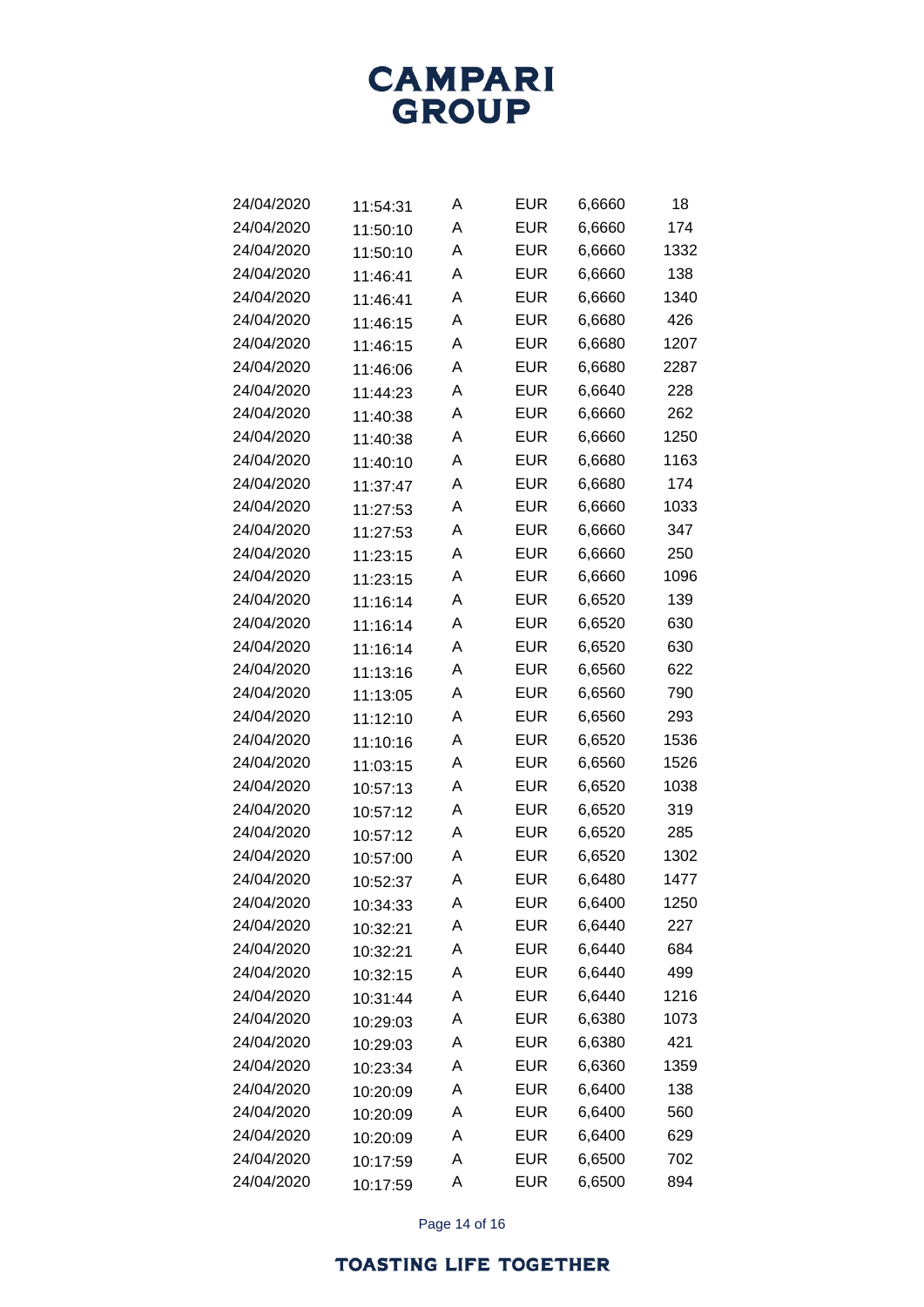

| 24/04/2020 | 10:10:38 | Α | EUR        | 6,6460 | 9    |
|------------|----------|---|------------|--------|------|
| 24/04/2020 | 10:10:38 | A | <b>EUR</b> | 6,6460 | 422  |
| 24/04/2020 | 10:10:38 | A | EUR        | 6,6460 | 1170 |
| 24/04/2020 | 10:10:38 | A | <b>EUR</b> | 6,6440 | 422  |
| 24/04/2020 | 10:06:39 | A | EUR        | 6,6460 | 1250 |
| 24/04/2020 | 10:05:23 | A | EUR        | 6,6500 | 352  |
| 24/04/2020 | 10:05:23 | A | EUR        | 6,6500 | 1250 |
| 24/04/2020 | 10:05:23 | A | <b>EUR</b> | 6,6500 | 168  |
| 24/04/2020 | 10:05:23 | A | EUR        | 6,6500 | 1250 |
| 24/04/2020 | 10:05:23 | A | EUR        | 6,6500 | 62   |
| 24/04/2020 | 10:05:23 | A | EUR        | 6,6500 | 3854 |
| 24/04/2020 | 10:05:23 | A | <b>EUR</b> | 6,6500 | 1415 |
| 24/04/2020 | 09:58:07 | A | EUR        | 6,6480 | 752  |
| 24/04/2020 | 09:58:07 | A | <b>EUR</b> | 6,6480 | 10   |
| 24/04/2020 | 09:55:57 | A | <b>EUR</b> | 6,6480 | 1250 |
| 24/04/2020 | 09:55:57 | A | <b>EUR</b> | 6,6480 | 503  |
| 24/04/2020 | 09:55:57 | A | EUR        | 6,6500 | 711  |
| 24/04/2020 | 09:55:57 | A | EUR        | 6,6500 | 2777 |
| 24/04/2020 | 09:55:57 | A | EUR        | 6,6500 | 1524 |
| 24/04/2020 | 09:49:16 | A | <b>EUR</b> | 6,6060 | 1155 |
| 24/04/2020 | 09:46:31 | A | EUR        | 6,6040 | 1072 |
| 24/04/2020 | 09:46:31 | A | EUR        | 6,6040 | 10   |
| 24/04/2020 | 09:43:02 | A | EUR        | 6,6020 | 1250 |
| 24/04/2020 | 09:42:24 | A | <b>EUR</b> | 6,6020 | 1250 |
| 24/04/2020 | 09:40:05 | A | EUR        | 6,6000 | 587  |
| 24/04/2020 | 09:39:42 | A | EUR        | 6,6000 | 620  |
| 24/04/2020 | 09:39:05 | A | EUR        | 6,6000 | 384  |
| 24/04/2020 | 09:29:23 | A | <b>EUR</b> | 6,6080 | 1250 |
| 24/04/2020 | 09:29:23 | A | EUR        | 6,6080 | 375  |
| 24/04/2020 | 09:29:23 | A | <b>EUR</b> | 6,6080 | 1258 |
| 24/04/2020 | 09:28:29 | Α | <b>EUR</b> | 6,6080 | 168  |
| 24/04/2020 | 09:24:13 | Α | <b>EUR</b> | 6,6020 | 1476 |
| 24/04/2020 | 09:24:13 | Α | <b>EUR</b> | 6,6020 | 1632 |
| 24/04/2020 | 09:17:35 | Α | <b>EUR</b> | 6,6040 | 182  |
| 24/04/2020 | 09:17:35 | Α | <b>EUR</b> | 6,6040 | 1281 |
| 24/04/2020 | 09:17:35 | Α | <b>EUR</b> | 6,6040 | 1006 |
| 24/04/2020 | 09:17:35 | Α | <b>EUR</b> | 6,6040 | 397  |
| 24/04/2020 | 09:14:39 | Α | <b>EUR</b> | 6,6040 | 1652 |
| 24/04/2020 | 09:12:22 | Α | <b>EUR</b> | 6,6060 | 154  |
| 24/04/2020 | 09:12:22 | A | <b>EUR</b> | 6,6060 | 377  |
| 24/04/2020 | 09:11:09 | Α | <b>EUR</b> | 6,6060 | 200  |
| 24/04/2020 | 08:47:20 | A | <b>EUR</b> | 6,5580 | 800  |
| 24/04/2020 | 08:46:15 | Α | <b>EUR</b> | 6,5580 | 1555 |

Page 15 of 16